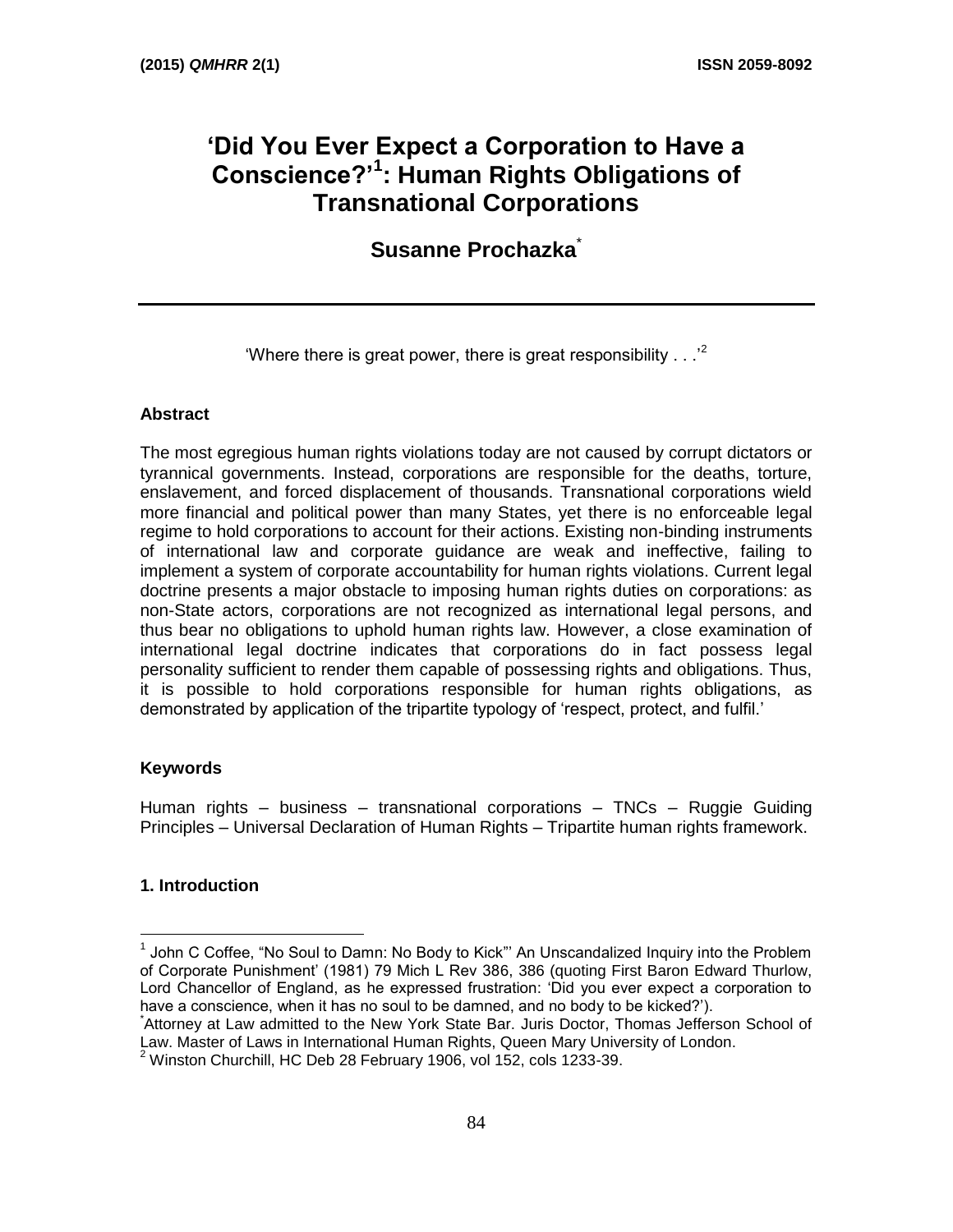Just before midnight on 2 December 1984, a deadly cloud of methyl isocyanate (MIC) gas crept through the streets of Bhopal, a city in the Madhya Pradesh state in central India.<sup>3</sup> A gas leak at the nearby Union Carbide India Limited (UCIL) pesticide plant had released the toxic MIC, and the deadly gas cloud was blown through the streets of Bhopal.<sup>4</sup> Exposure to the toxic gas caused choking, circulatory collapse and pulmonary edema.<sup>5</sup> People awakened by these symptoms attempted to flee and 'chaos and panic broke out in the city'<sup>6</sup> as thousands tried to escape.

By the following morning, thousands had died.<sup>7</sup> The immediate death toll is conservatively estimated to be around  $3,800$  people.<sup>8</sup> Many of the dead were children who had, due to their shorter stature, inhaled more of the dense gas as it flowed close to the ground. There is no official final death toll; $9$  however, it is commonly cited by human rights organizations that between 8,000 to 10,000 deaths occurred within the first 72 hours of exposure to the MIC gas.<sup>10</sup> In the decades since, approximately 15,000 people have died from MIC-related diseases and disabilities,<sup>11</sup> and more than 120,000 people continue to suffer severe health problems.<sup>12</sup>

The Bhopal Disaster is considered the world's worst industrial catastrophe and one of the most egregious business-related human rights violations.<sup>13</sup> However, just as troubling as the devastating loss of human life is the ongoing lack of accountability of UCIL. The pursuit for justice in the Bhopal Disaster is plagued by inadequate financial compensation for survivors and relatives of the deceased, $14$  ongoing untreated medical issues,<sup>15</sup> and continuing environmental pollution:<sup>16</sup> '[s]ome three decades after the gas leak, it is clear that those affected have not had access to an effective remedy.<sup>'17</sup>

 $4$  Ibid 7-8.

 $<sup>5</sup>$  Ibid 10.</sup>

 $\overline{a}$ 

<sup>6</sup> Mark Tully, '1984: Hundreds Die in Bhopal Chemical Accident' *BBC* (London 3 December 1984) <http://news.bbc.co.uk/onthisday/hi/dates/stories/december/3/newsid\_2698000/2698709.stm> accessed 23 April 2016 (interviewing a survivor of the Bhopal Disaster: 'We were choking and our eyes were burning. We could barely see the road through the fog, and sirens were blaring. We didn't know which way to run. Everybody was very confused. Mothers didn't know their children had died, children didn't know their mothers had died and men didn't know their whole families had died.')

 $<sup>7</sup>$  AI, Bhopal (n 3)10.</sup>

<sup>8</sup> The Bhopal Medical Appeal, 'What happened?' (2014) <http://bhopal.org/what-happened/unioncarbides-disaster/> accessed 24 April 2016.

 $10$  Bhopal Medical Appeal (n 8).

<sup>11</sup> Al, Bhopal (n 3) 12.

 $12$  Bhopal Medical Appeal (n 8).

<sup>15</sup> AI, Injustice Incorporated (n 14) 52-53.

<sup>3</sup> Amnesty International, *Clouds of Injustice, Bhopal Disaster 20 Years On* (Amnesty International 2004) 7 'AI: Bhopal'.

<sup>9</sup> Deshdeep Saxena, 'Bhopal Gas Tragedy: 27 years on, death toll still unknown' *The Times of India* (Mumbai 29 October 2011) <http://timesofindia.indiatimes.com/city/indore/Bhopal-gastragedy-27-years-on-death-toll-still-unknown/articleshow/10532402.cms> accessed 23 April 2016.

<sup>&</sup>lt;sup>13</sup> AI, Bhopal (n 3) 10; see also Bhopal Medical Appeal (n 8). See generally Bridget Hanna et al, *The Bhopal Reader: Twenty Years of the World's Worst Industrial Disaster* (Rowman & Littlefield 2005).

<sup>14</sup>Amnesty International, *Injustice Incorporated: Corporate Abuses and the Human Right to Remedy* (Amnesty International 2014) 48-49; see also Bhopal Medical Appeal (n 8) ('. . . many felt cheated by their compensation –\$300-\$500 – or about five years' worth of medical expenses. Today, those who were awarded compensation are hardly better off than those who weren't.').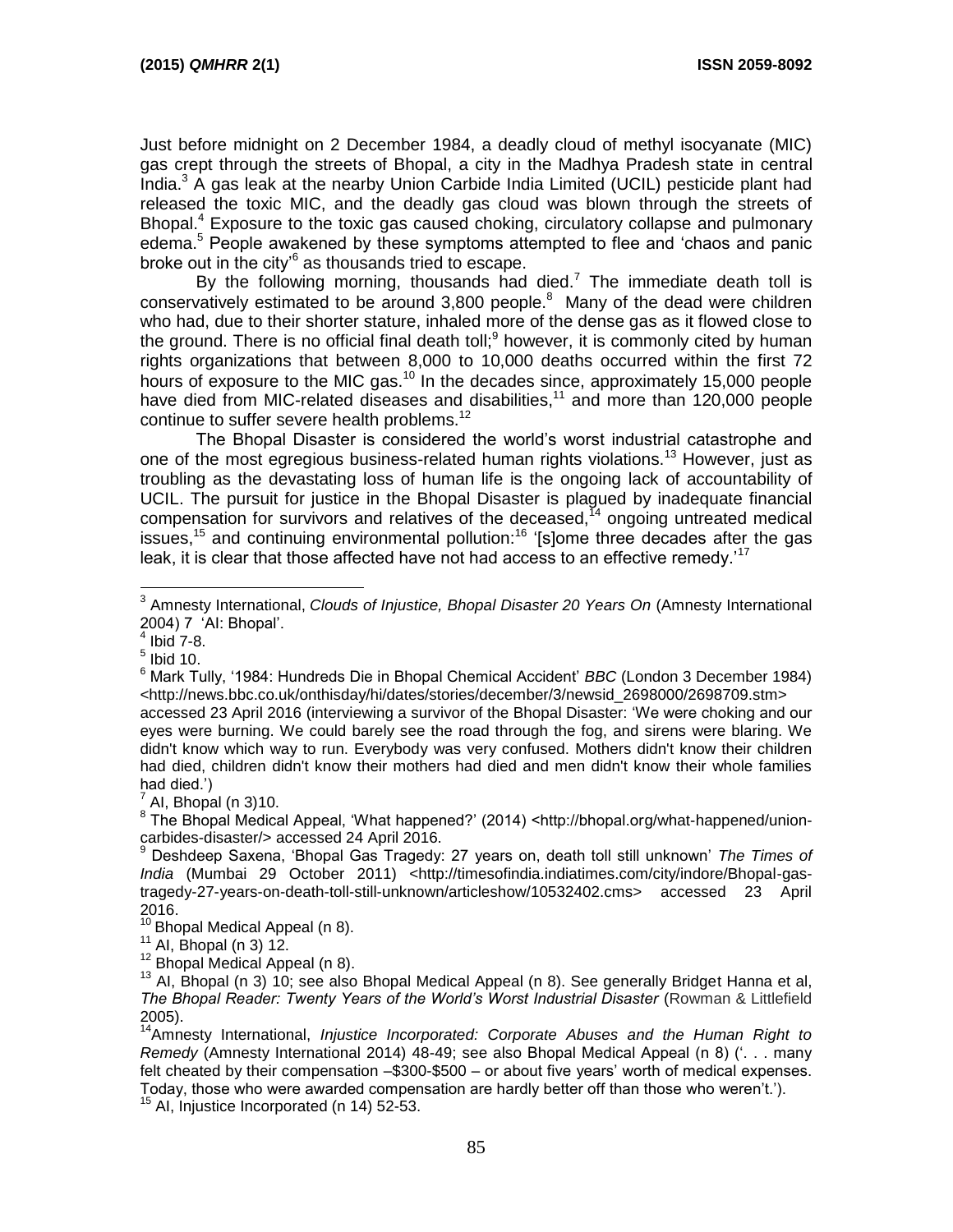Unfortunately, corporations are rarely held accountable for human rights violations caused by their operations, despite the fact that transnational corporations (TNC) are some of the most flagrant human rights abusers in the world today.<sup>18</sup> In the infamous *Kiobel v. Royal Dutch Petroleum Co.* lawsuit, Royal Dutch Petroleum/Shell was sued in United States federal court by a group of Nigerians from the Ogoni region for violent suppressions of environmental demonstrations and alleged complicity in the 1994 torture and extrajudicial killings of members of a campaign group.<sup>19</sup> However, the case was rejected by the United States Supreme Court for lack of jurisdiction.<sup>20</sup> and the plaintiffs have yet to receive a remedy for the deaths of their family members. Victims of arbitrary imprisonment and torture in Azerbaijan, Kazakhstan, and Uzbekistan have been denied compensation after TeliaSonera, a Swedish telecommunications company, provided direct network access to state security forces, exposing the locations of dissident journalists.<sup>21</sup>

There is a glaring failure to hold corporations accountable for their actions. Many large TNCs are more powerful, both financially and politically, than States. $^{22}$ Corporations hold a vast potential to affect a wide range of rights, whether positively or negatively, $23$  including 'anti-discrimination law, health and safety law, privacy law,

 $17$  AI, Injustice Incorporated (n 14) 63.

 $\overline{a}$ 

<sup>18</sup> See Center for Constitutional Rights, *Holding Corporations Accountable* (Center for Constitutional Rights 2010) <http://ccrjustice.org/corporate-human-rights-abuse> accessed 25 April 2016 (listing examples of corporate engagement or complicity in the violation of human rights, such as Blackwater security corporation firing on civilians in Iraq and Caterpillar, Inc. for selling bulldozers to the Israeli Defense Force with knowledge that the equipment would be used to demolish Palestinian homes in violation of international law).

<sup>19</sup> 133 S Ct 1659, 1664 (2013).

<sup>20</sup> Ibid 1675-76. There is concern that the limitation of the scope of the US Alien Torts Claim Act, which enabled American Federal Courts to have jurisdiction over civil actions by foreign victims of a violation of the law of nations, will encourage a culture of impunity and restrict access to judicial remedy. See European Coalition for Corporate Justice, 'The decision released by the U.S. Supreme Court in the *Kiobel v. Shell* case highlights the need for European states to take measures to protect human rights against business' (19 April 2013) <http://www.corporatejustice.org/The-decision-released-by-the-U-S.html> accessed 25 April  $\frac{2016}{21}$ 

<sup>21</sup> See 'TeliaSonera Spying Scandal' *Helsinki Times* (Helsinki 31 May2012) <http://www.helsinkitimes.fi/finland/finland-news/domestic/2414-teliasonera-spying-scandal.html> accessed 25 April 2016; See also The Black Box Documentary (Sveriges Television [SVT] television broadcast, April 2012).

<sup>22</sup> Christopher Albin-Lackey, *Without Rules: A Failed Approach to Corporate Accountability* in *Human Rights Watch: World Report 2013* (Human Rights Watch 2013) 29 ('In 2011 alone, oil and gas behemoth ExxonMobil generated revenues of US\$467 billion—the size of Norway's entire economy. Wal-Mart, the world's third-largest employer with more than 2 million workers, has a workforce that trails only the militaries of the United States and China in size.'). See generally Sarah Anderson and Hohn Cavanagh, 'Top 200: The Rise of Corporate Global Power', (Institute for Policy Studies 4 December 2000) (observing that of the 100 largest economies in the world, 51 are corporations while only 49 are countries). For instance, Wal-Mart, the 12th richest economic entity, is 'bigger than 161 countries, including Israel, Poland, and Greece.' Ibid para 1.

<sup>23</sup> ECOSOC Sub-Commission on the Promotion and Protection of Human Rights 'Norms on the Responsibilities of Transnational Corporations and Other Business Enterprises with Regard to Human Rights', UN Doc E/CN.4/Sub.2/2003/12/Rev.2, 3 (13 August 2003) (noting 'that

<sup>16</sup> See Generally Greenpeace, *The Bhopal Legacy – Toxic contaminants at the former Union Carbide factor site Bhopal, India: 15 years after the Bhopal Accident* (Greenpeace 1999) (reporting that the soil and water around the UCIL plant and surrounding shanty towns are severely contaminated with heavy metals and persistent organic pesticides).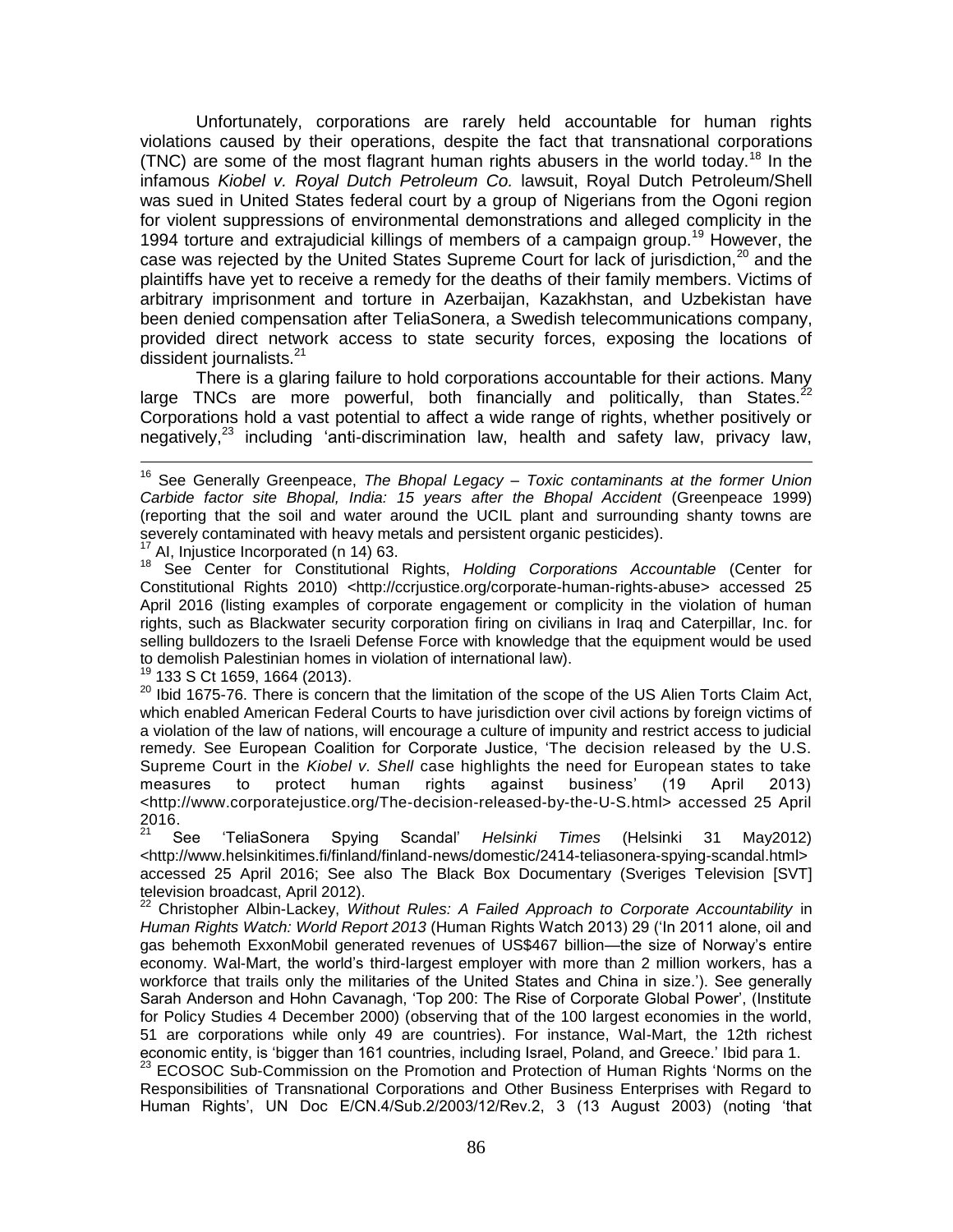$\overline{a}$ 

consumer protection law, environmental law, anti-corruption law, humanitarian law, [and] criminal law.  $\therefore$   $^{24}$ .

Under current international law, however, corporations are not recognized as holding human rights obligations.<sup>25</sup> There is no legal regime of human rights law governing the actions of corporations; they operate in a legal vacuum. Despite horrific human rights abuses committed by TNCs, international human rights law has yet to develop an enforceable human rights mechanism governing corporations.

To address this gap in international human rights law, this paper advances arguments for an enforceable regime of corporate human rights obligations. Part 2 defines TNCs, evaluating and subsequently dismissing as insufficient the existing frameworks that attempt to regulate the human rights responsibilities of corporations, Part 3 provides the legal basis for the argument that corporations possess human rights obligations, making them liable under international law for human rights abuses, and proposes two alternative processes to achieve this result. The paper concludes in Part 4 on a humanitarian note, emphasising the need for a legal regime that will impose human rights obligations on corporations in order to ensure the fulfilment of human rights.

#### **2. Transnational Corporations, Human Rights, and Existing Regulatory Instruments**

A TNC is a business enterprise that consists of entities located in different States.<sup>26</sup> operating under a 'system of decision-making that permits coherent policies and a common strategy.<sup>27</sup> Due to the large-scale nature of the operation of such corporations, the process of allocating responsibility for human rights violations is fraught with challenges. $^{28}$  Over the past 50 years there have been several attempts by the United Nations (UN) and other intergovernmental bodies to regulate the compliance of TNCs with international law.

Relevant to the field of business and human rights are the 1976 Organisation for Economic Co-operation and Development (OECD) Guidelines for Multinational

transnational corporations . . . have the capacity to foster economic well-being, development, technological improvement and wealth, as well as the capacity to cause harmful impacts on the human rights and lives of individuals through their core business practices and operations. . .').

<sup>24</sup> John Ruggie, *A UN Business and Human Rights Treaty? An Issues Brief by John G. Ruggie* (Institute for Human Rights and Business 2014) 3 <http://www.ihrb.org/commentary/board/business-and-human-rights-treaty-internationallegislation.html> accessed 25 April 2016.

<sup>&</sup>lt;sup>25</sup>See Ian Brownlie, *Principles of Public International Law* (5th edn, OUP 1998) 66; see also Francois Rigaux, 'Transnational Corporations' in *International Law: Achievements and Prospects* (UNESCO 1991) 121, 129.

<sup>26</sup> Andrew Clapham, 'Human Rights Obligations of Non-State Actors' (1st edn, OUP 2009) 199*;* see also AI, Injustice Incorporated (n 14) 11.

<sup>27</sup> United Nations Conference on Trade and Development 'Transnational Corporations Statistics' (2013) <http://unctad.org/en/Pages/DIAE/Transnational-corporations-(TNC).aspx> accessed 25 April 2016; see also UNCTAD, 'Definitions: Transnational Corporations (TNC)' (2014) <http://unctad.org/en/Pages/DIAE/Transnational-corporations-(TNC).aspx> accessed 25 April 2016 ('Transnational corporations are . . . enterprises comprising parent enterprises and their foreign affiliates.').

<sup>&</sup>lt;sup>28</sup> See AI, Injustice Incorporated (n 14) 11.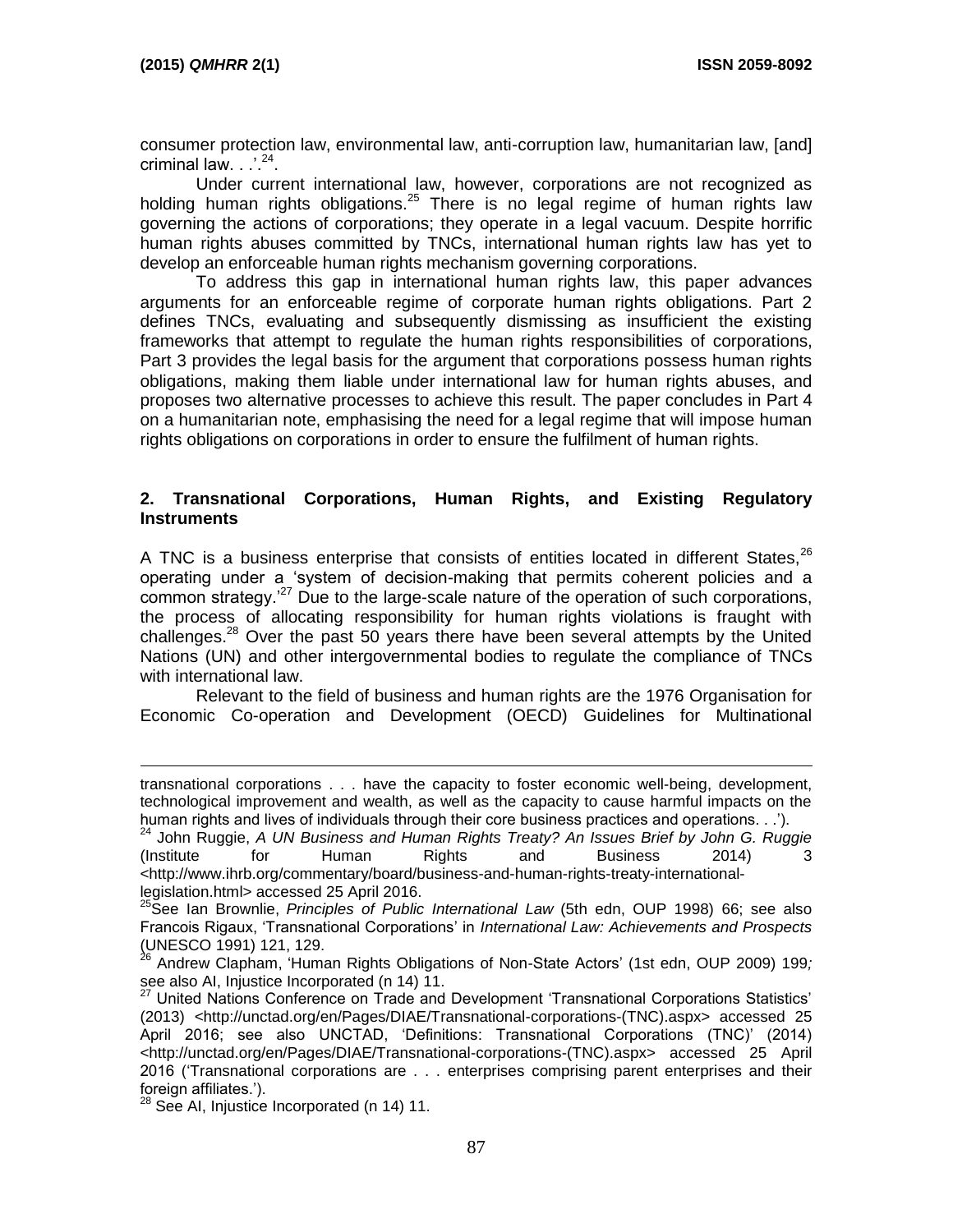Enterprises,<sup>29</sup> the 1977 International Labor Organization (ILO) Tripartite Declaration of Principles Concerning Multinational Enterprises and Social Policy,<sup>30</sup> the 2000 UN Global Compact,<sup>31</sup> the 2003 Norms on the Responsibilities of Transnational Corporations and Other Business Enterprises with Regard to Human Rights (UN Norms), $32$  and the 2011 UN Guiding Principles on Business and Human Rights (Guiding Principles).<sup>33</sup> However, none of these instruments are binding treaties, and instead are considered 'soft law,' international norms that do not impose binding legal obligations. $34$ 

Most recently, on 25 June 2014, the UN Human Rights Council (UNHRC) passed a resolution to develop a binding treaty holding TNCs responsible for human rights abuses. $35$  The current debate is whether the proposed treaty augments the existing Guiding Principles framework,<sup>36</sup> or whether it is simply redundant, empty rhetoric.<sup>37</sup> The overarching issue, however, is whether either approach addresses the lack of enforceable corporate human rights obligations or whether an alternative solution needs to be found.

## *A. The Three Pillars of the Guiding Principles*

The Guiding Principles revolutionized the debate about corporations and human rights. Proposed by the then-UN Special Representative on Business and Human Rights, John Ruggie, and adopted by the UNHRC in 2011,<sup>38</sup> the Guiding Principles provided a framework for the allocation of responsibilities for upholding human rights between States and corporations.<sup>39</sup> The Guiding Principles were initially an attempt to close the 'governance gaps'<sup>40</sup> between the economic power of corporations and the capacity of

 $32$  UN Norms (n 23).

 $\overline{a}$ <sup>29</sup> OECD, 'Guidelines for Multinational Enterprises' OECD Doc.C(76)99 (1976).

<sup>&</sup>lt;sup>30</sup> ILO. 'Tripartite Declaration of Principles Concerning Multinational Enterprises and Social Policy' 240th Sess., O.B.Vol.LXI, Series A, No. 1, ILO.Doc.28197701 (1978).

<sup>31</sup> UN Global Compact (July 2000) <http://www.unglobalcompact.org/> accessed 25 April 2016.

<sup>&</sup>lt;sup>33</sup> OHCHR, 'Guiding Principles on Business and Human Rights: Implementing the United Nations "Protect, Respect and Remedy" Framework' HR/Pub/11/04 (2011).

<sup>34</sup> Andrew T Guzman and Timothy L Meyer, 'International Soft Law' (2010) 2 J. Legal Analysis  $171, 172.$ <sup>35</sup>

<sup>35</sup> UNHRC, 'Elaboration of an international legally binding instrument on transnational corporations and other business enterprises with respect to human rights' (24 June 2014) Agenda Item 3, UN Doc A/HRC/26/L.22.

<sup>&</sup>lt;sup>36</sup> Treaty Alliance 'Press Release: Resolution on binding human rights standards passes in<br>Human Rights Council' (27 June 2013) Human Rights Council' (27 June 2013) <https://www.globalpolicy.org/component/content/article/221-transnational-corporations/52651 treaty-alliance-press-release-on-resolution-on-binding-human-rights-standards.html> accessed

<sup>25</sup> April 2016. See Treaty Alliance' Global Movement for a Binding Treaty', <http://www.treatymovement.com/> accessed 25 April 2016.

Access, 'Access voices concern about resolution on business and human rights treaty' (26 June 2014) <https://www.accessnow.org/blog/2014/06/26/access-voices-concern-aboutresolution-on-business-and-human-rights-treaty> accessed 25 April 2016.

<sup>&</sup>lt;sup>38</sup> UNHRC, 'Human Rights and Transnational Corporations and other Business Enterprises' (6 July 2011) HRCRes.17/4, UN Doc A/HRC/RES/17/.

 $39$  See generally, Guiding Principles (n 33).

<sup>40</sup> John Ruggie, former UN Special Representative for Business and Human Rights, Statement at the 63rd Session of the UN General Assembly, Agenda Item 64(b) (Oct. 24, 2008) (transcript available at http://www.hks.harvard.edu/news-events/news/testimonies/john-ruggie-testimonyoct).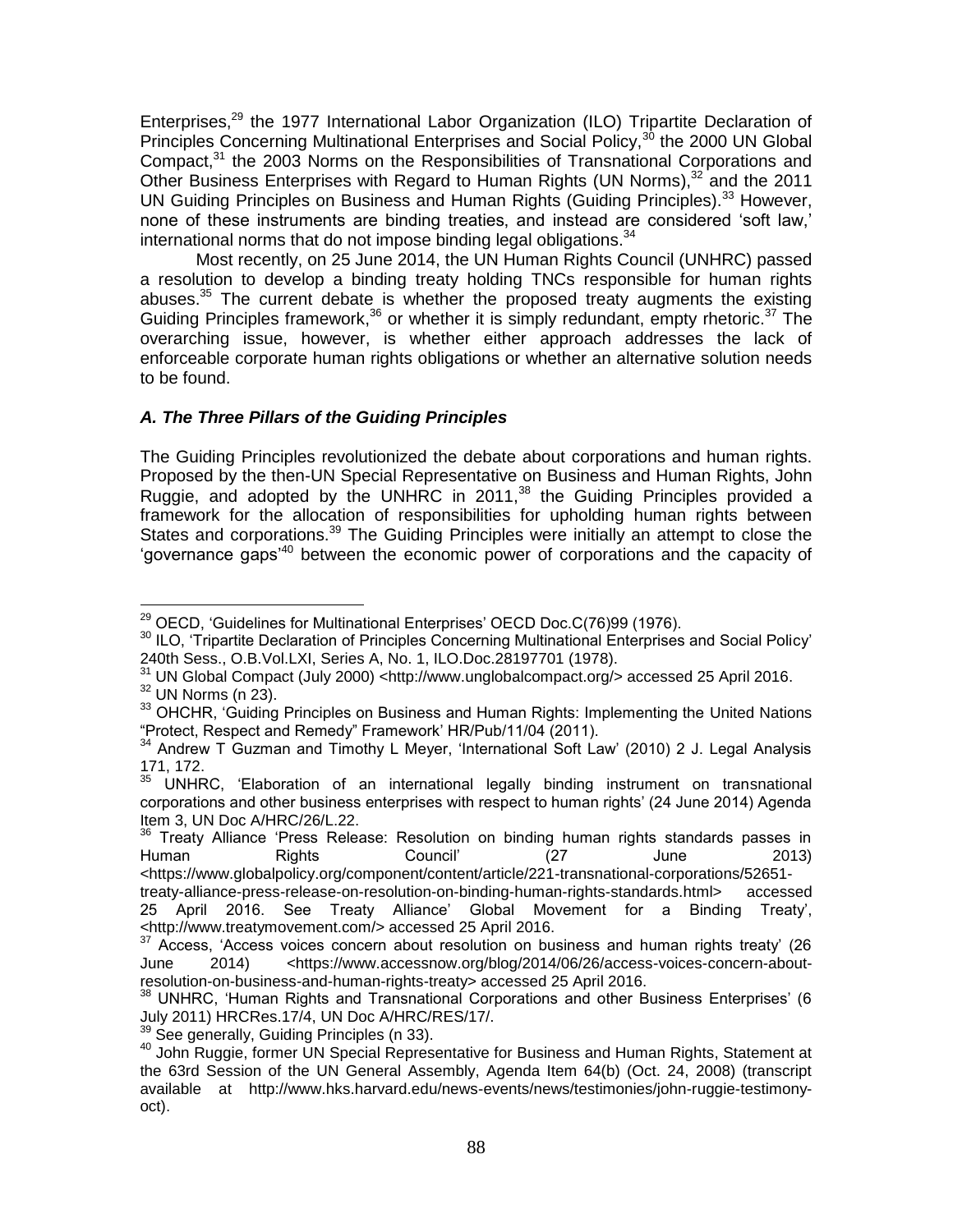States to manage the 'adverse consequences<sup>'41</sup> of powerful companies. The term 'governance gap,' also known as an 'accountability gap,' refers to the lack of a formal international legal regime governing TNC human rights obligations.<sup>42</sup> This lack of regulation encourages the growth of 'permissive environments for wrongful acts by companies without adequate sanctioning or reparation;'<sup>43</sup> the legal framework implemented by the Guiding Principles is intended to bridge these governance gaps in relation to human rights and business.<sup>44</sup>

#### (i) Making Progress in Business and Human Rights

The Guiding Principles represent the first authoritative framework adopted by the UNHRC to address the 'complex global challenges of business and human rights.'<sup>45</sup> The Guiding Principles are an innovative approach because they address the multinational corporate group as a whole, applying to all business enterprises 'regardless of their size, sector, location, ownership and structure.<sup>'46</sup>

The Guiding Principles consist of a tripartite framework composed of the 'three pillars' of 'protect, respect, and remedy.' The first pillar, the duty of the State to protect, reiterates the rule of international human rights law that States are under a positive obligation to protect against human rights abuses from all parties, whether State agents or corporations.<sup>47</sup> The Guiding Principles do not shift the duty to protect, as it is an obligation that is considered the 'fundamental duty of [S]tates.<sup>48</sup> The second pillar, the corporate responsibility to respect, requires that corporations avoid infringing on human rights while conducting business operations. $49$  This responsibility to respect is an internationally recognised principle of minimum conduct that is expected of corporations.<sup>50</sup> The third pillar, access to remedy, provides a structural framework for providing both judicial and non-judicial remedies and grievance mechanisms.<sup>51</sup>

Combined, these three pillars represent significant progress, as the framework is an 'innovative normative platform that transcends the stale mandatory vs. voluntary dichotomy, while drawing on both; having its elements widely incorporated in public

 $41$  Ibid.

<sup>42</sup> Ibid.; see also Amnesty International, *Close the Accountability Gap: Corporations, Human Rights and Poverty* (Amnesty International 2009) 3.

<sup>43</sup> Ruggie Statement (n 40).

 $44$  Ibid.

<sup>45</sup> John Ruggie, *Progress in Corporate Accountability* (Institute for Human Rights and Business 2013) <http://www.ihrb.org/commentary/board/progress-in-corporateaccountability.html#footnote-1> accessed 25 April 2016 (responding to Christopher Albin-Lackey's article in the Human Rights Watch 2013 World Report), See Albin-Lackey (n 22).

<sup>46</sup> Guiding Principles (n 22)1; AI, Injustice Incorporated (n 14)147.

<sup>47</sup> Guiding Principles (n 33) Principle 1, Commentary.

<sup>&</sup>lt;sup>48</sup> Interview with John Ruggie for Business Ethics, The Magazine of Corporate Responsibility (30 October 2011) (transcript of interview available at <http://business-ethics.com/2011/10/30/8127 un-principles-on-business-and-human-rights-interview-with-john-ruggie/> accessed 25 April 2016) ('The bedrock of the Guiding Principles is that they do not attempt to privatize human rights protection: it's a fundamental duty of states.').

Guiding Principles (n 33) Principle 2, Commentary.

<sup>&</sup>lt;sup>50</sup> This consensus was explicitly recognized by the UN Human Rights Council in May 2011. UNHRC Resolution (n 38)1.

<sup>&</sup>lt;sup>51</sup> Guiding Principles (n 33) Principles 25-31.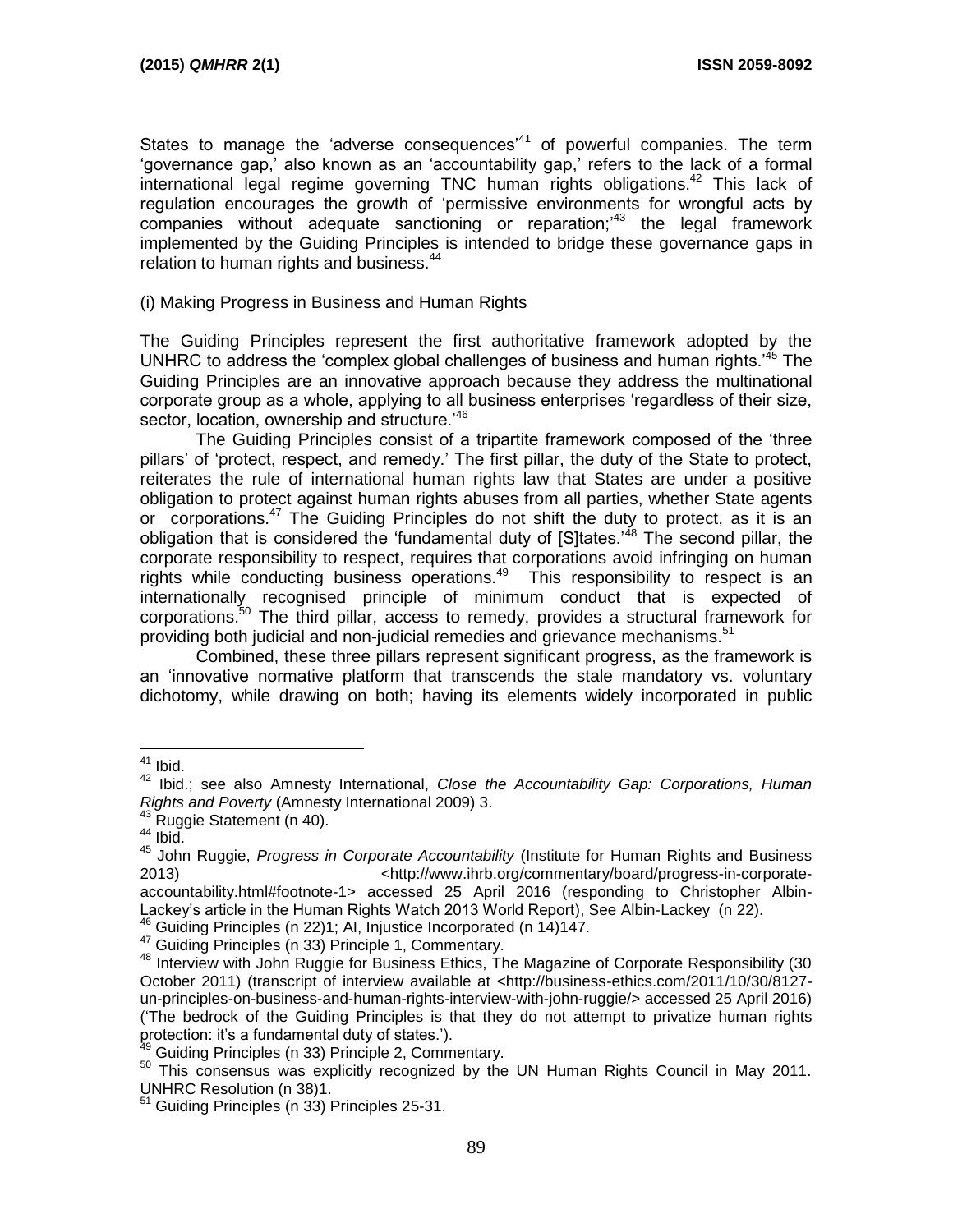governance and private management systems; and then for the major stakeholder groups to build on it, using the full array of instruments available to each.<sup>52</sup>

(ii) The Fatal Flaw of the Guiding Principles

While they represent an innovative approach, the critical flaw of the Guiding Principles is that they do not impose enforceable legal obligations on corporations.<sup>53</sup> In 2011, before their endorsement by the HRC, the Guiding Principles were censured as potentially 'undermining efforts to strengthen corporate responsibility and accountability for human rights.'<sup>54</sup> Notably, Amnesty International, Human Rights Watch and other prominent rights groups strongly criticised the Guiding Principles for failing to 'adequately reinforce the central importance and established guarantees under international law of the human right to an effective remedy . . .'.<sup>55</sup>

The Guiding Principles fail to provide a mechanism for enforcement and focus too heavily on voluntary initiatives corporations may choose not to implement. These voluntary measures fail to 'provide an appropriate and adequate means of safeguarding human rights against business abuse.'<sup>56</sup> Additionally, despite claims of providing a comprehensive framework for States and businesses to adopt, the Guiding Principles fail to provide guidance on overcoming obstacles to justice, such as potential victims of violations' 'large imbalances in power, resources, and information compared with business actors.<sup>57</sup> Overall, rights groups advocated for a re-drafting of the Guiding Principles that would take steps to ensure effective legally binding remedies capable of enforcement.<sup>58</sup>

In addition, while the Guiding Principles are commended for introducing the concept of human rights due diligence to corporations that seem willing to accept this principle, where a 'decade ago . . . [the corporations] would have disputed the idea they even have human rights responsibilities,<sup>59</sup> human rights organizations hesitate to consider the Guiding Principles a 'panacea.'<sup>60</sup> Unfortunately, despite the potential of the Principles to create a dialogue between businesses and governments, their ultimate downfall is that they are simply not 'enough' $61$  due to their voluntary nature. Voluntary initiatives, where the subjects choose whether or not to implement the measures, suffer from 'crucial limitations'<sup>62</sup> where they are 'only as strong as their corporate members choose to make them' and do not apply to companies that abstain.  $63$ 

<sup>52</sup> Ruggie, Progress (n 45).

<sup>53</sup> See Human Rights Watch, 'Press Release: UN Human Rights Council: Weak Stance on Business Standards' (16 June 2011) <http://www.hrw.org/news/2011/06/16/un-human-rightscouncil-weak-stance-business-standards> accessed 25 April 2016.

<sup>54</sup> International Federation for Human Rights, *Joint Civil Society Statement on the Draft Guiding Principles for Business and Human Rights* (International Federation for Human Rights 2011) 1 <http://www.fidh.org/en/globalisation-human-rights/business-and-human-rights/Joint-Civil-Society-Statement-on,9066> accessed 25 April 2016.

 $55$  Ibid  $3.$ 

<sup>56</sup> Ibid.

 $57$  Ibid.

 $58$  Ibid 1.

<sup>59</sup> See Albin-Lackey (n 22) 3.

 $60$  Ibid 4.

 $61$  Ibid 5.

 $62$  Ibid.

 $63$  Ibid.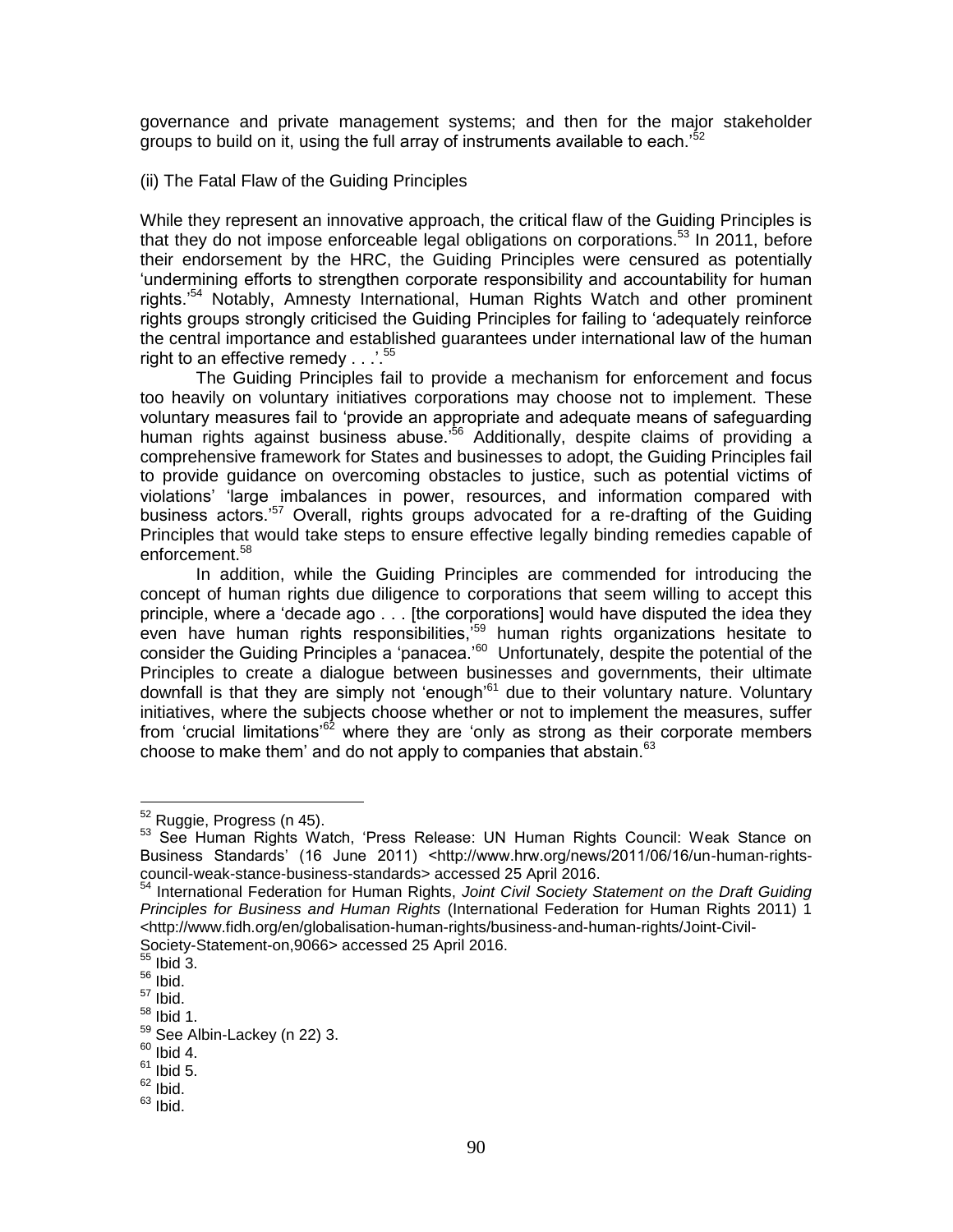However, proponents of the 'business case,' the theory that profit-motive will encourage socially responsible business, believe that the desire to appear socially responsible in order to gain more business is sufficient for corporate compliance with human rights measures.<sup>64</sup> Yet, responsible behaviour and adherence to human rights standards are not always inherently good for business; indeed, while behaving responsibly may benefit some specific corporations, $65$  it may be easier for larger corporations to ignore human rights standards in the pursuit of profits. Unfortunately, 'the market for virtue is not sufficiently important to make it in the interest of all . . . [companies] to behave more responsibly,<sup>66</sup> and corporate human rights responsibility cannot be left to the whims of the market.  $67$  Thus, while 'human rights need business,' $68$ it is not the case that business needs human rights, necessitating the adoption of enforceable corporate human rights obligations.

While there is 'no single silver bullet solution<sup>'69</sup> to addressing the difficulties in regulating corporate compliance with human rights, the international community needs to recognize the weaknesses of the Guiding Principles and establish a system that imposes a regime of enforceable accountability. Responding to these concerns, Ecuador submitted the resolution proposing the establishment of a legally binding instrument governing TNCs and human rights.<sup>7</sup>

## *B. The Proposed Treaty Governing Businesses and Human Rights*

In September 2013, Ecuador proposed establishing a new working group addressing human rights and business. Shortly thereafter, over 600 human rights and civil action organizations joined a treaty alliance to support Ecuador's proposal. This 'global movement for a binding treaty,<sup>71</sup> known as the Treaty Alliance, declared, '[n]ow is the time to join the chorus of global civil society calling for new strong international law and send the right message that powerful corporations must not violate human rights.<sup>72</sup> In

<sup>64</sup> See David Vogel, *The Market for Virtue: The Potential and Limits of Corporate Social Responsibility* (Brookings Institution Press 2005) 16-17.

 $65$  Ibid 50-51.

 $66$  Ibid 17.

 $67$  Pall A Davidsson, 'Legal Enforcement of Corporate Social Responsibility Within the EU' (2002) 8 Colum.J.Eur.L. 529, 552 ('Certain aspects of CSR are so critical to human welfare that they cannot be left to the discretion of the private sector.').

<sup>68</sup> See Nicola Jägers, *Corporate Human Rights Obligations: in Search of Accountability* (Intersentia 2002) v (quoting Mary Robinson, the former High Commissioner for Human Rights: 'Business needs human rights and human rights need business.').

<sup>&</sup>lt;sup>69</sup>John Ruggie, 'The Protect, Respect, and Remedy Framework: Implications for the ILO', presented at the International Labour Conference, Geneva (3 June 2010) 6 (transcript available online at the contract of the contract of the contract of the contract of the contract of the contract of the contract of the contract of the contract of the contract of the contract of the contract of the contract of the

<sup>&</sup>lt;http://www.ilo.org/wcmsp5/groups/public/@ed\_emp/@emp\_ent/@multi/documents/genericdocu ment/wcms 142560.pdf> accessed 25 April 2016).

<sup>70</sup> UNHRC Treaty Resolution (n 35).

<sup>71</sup> International Justice Resource Center, 'In Controversial Landmark Resolution, Human Rights Council Takes First Step Toward Treaty on Transnational Corporations' Human Rights Obligations' (July 15, 2014) <http://www.ijrcenter.org/2014/07/15/in-controversial-landmarkresolution-human-rights-council-takes-first-step-toward-treaty-on-transnational-corporationshuman-rights-obligations/> accessed 25 April 2016.

<sup>72</sup> Treaty Alliance, 'Statement' (June 2014) <http://www.treatymovement.com/statement> accessed 25 April 2016.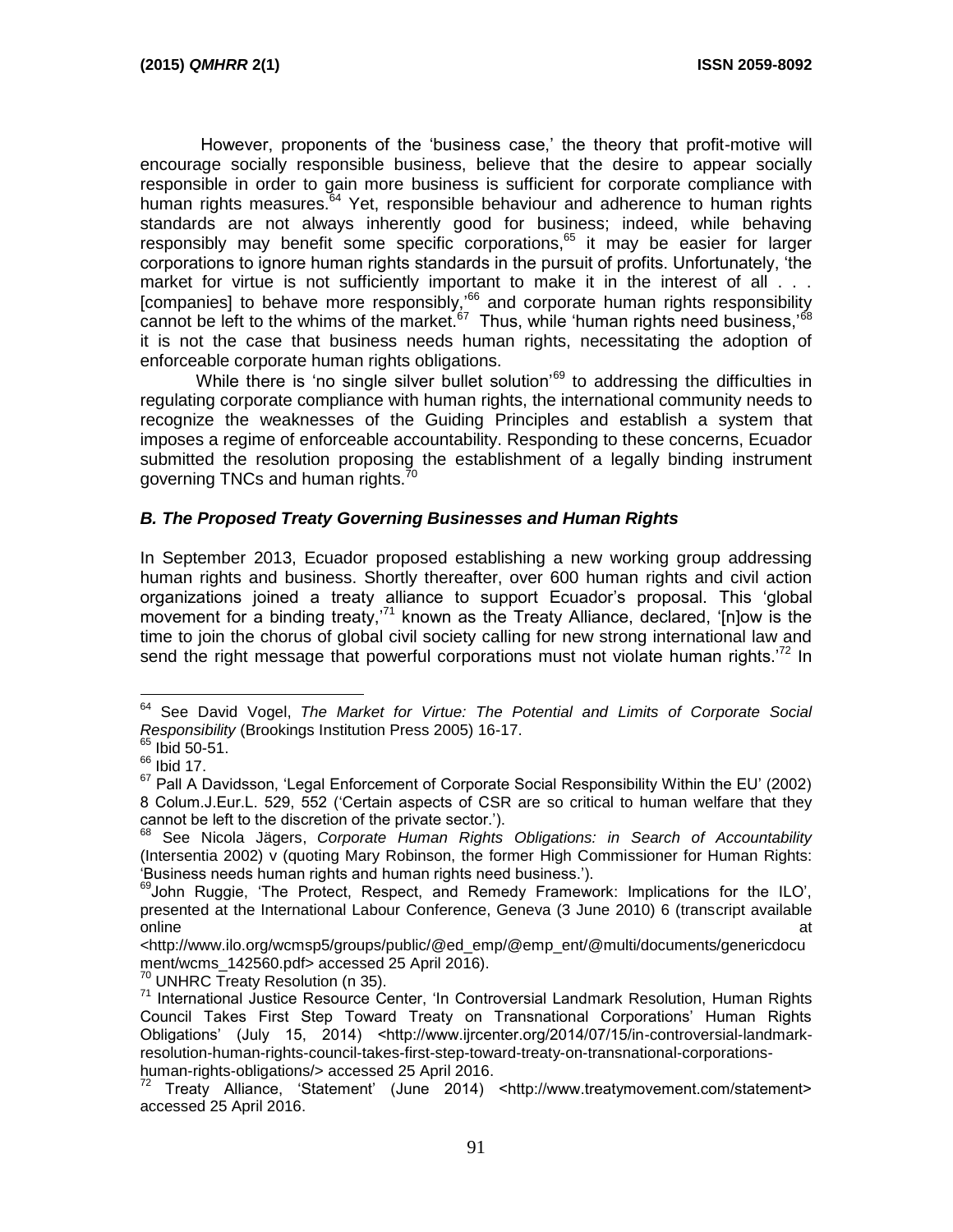calling for the development of an international treaty, the Treaty Alliance emphasized the 'applicability of human rights obligations to the operations of transnational corporations and other business enterprises.<sup>73</sup> It also called for State parties to impose legal liability on businesses for acts or omissions that violate human rights, to provide access to an effective remedy, and to develop an international monitoring and accountability mechanism.<sup>74</sup>

Unfortunately, despite the early promise represented by the creation of a new treaty governing corporate human rights obligations, the proposed treaty is not the best solution in creating an enforceable corporate human rights regime. First, notwithstanding the initial strong support from the human rights and civil sectors, the resolution came under strong censure from notable jurists and human rights organizations.<sup>75</sup> In addition to the foreseeable barrage of opposition from powerful business entities and their Western supporters, other critics addressed the potential setback represented by the proposal. The International Organisation of Employers stated that it 'deeply regrets the adoption of the Ecuador initiative<sup>76</sup> as it delays the implementation of the existing Guiding Principles and is thus a 'genuine setback to the efforts underway to improve the human rights situation and access to remedy on the ground.<sup>77</sup> Ruggie responded in a press statement, voicing his support for the Guiding Principles as the method that would yield the most benefits.<sup>78</sup> Ruggie emphasised the need for the 'principled pragmatism' of the Guiding Principles, $79$  stressing that a treaty could take years to develop.

In addition, it will be almost impossible for State parties to agree on meaningful legal liability standards; whatever provisions the treaty mandates will simply reflect the lowest 'common denominator,' falling short of the current high voluntary standards embodied in the General Principles. $80$  Ruggie continues his harsh opprobrium, $81$  citing concerns about potential polarisation, lack of business support, long delays for victims of business-related human rights abuses, $82$  extraterritorial jurisdiction issues, and a dearth of political will to implement this internationally binding treaty.

 $\overline{a}$  $73$  Ibid.

 $74$  Ibid.

<sup>75</sup> See Business & Human Rights Resource Centre, 'UN Human Rights Council adopts two resolutions on business & human rights – includes our analysis of recent developments' (28 June 2014) <http://business-humanrights.org/en/un-human-rights-council-adopts-two-resolutions-onbusiness-human-rights-includes-our-analysis-of-recent-developments> accessed 25 April 2016 (noting the various reactions to the controversial resolution, including Human Rights Watch's statement that 'the UN's decision to move ahead with the development of an international treaty… is compromised by the opposition of key governments and its narrow mandate.').

<sup>76</sup> International Organisation of Employers, 'Consensus on Business and Human Rights is Broken with the Adoption of the Ecuador Initiative' (26 June 2014) <http://www.ioeemp.org/index.php?id=1238> accessed 25 April 2016.

 $77$  Ibid.

<sup>78</sup> John Ruggie, *A Business and Human Rights Treaty? International Legislation as Precision Tools* (Institute for Human Rights and Business 2014) para 1 < http://www.ihrb.org/commentary/business-and-human-rights-treaty-international-legislation-asprecision-tools.html > accessed 25 April 2016.

<sup>&</sup>lt;sup>79</sup> Ibid para 3.

<sup>80</sup> Ibid para 6.

 $81$  Ibid para 7.

 $82$  Ibid para 8 (noting 'that the negotiations on the non-binding Declaration on the Rights of Indigenous Peoples took twenty-six years, and it only deals with one set of rights for one category of people, not with all rights, for all people, all states, and all business enterprises.').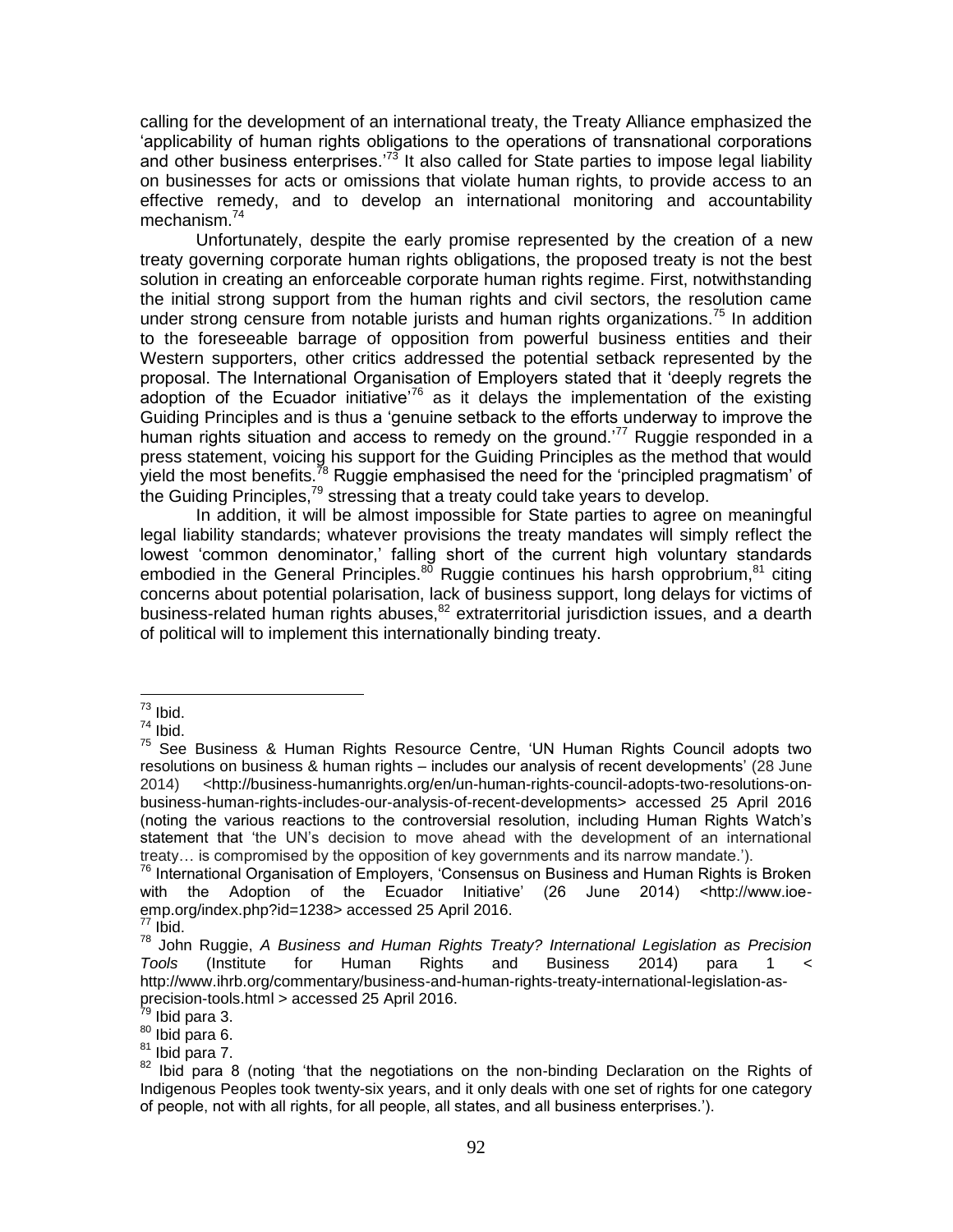Another obstacle is the fact that the area of business and human rights is 'not so discrete an issue area as to lend itself to a single set of detailed treaty obligations.<sup>83</sup> It involves vastly different bodies of law, ranging from 'both international and domestic labor law, environmental protection, criminal law, humanitarian law, and health and safety laws.<sup>84</sup> Considering this range, there is a worry that 'no single treaty could possibly resolve these complex interactions' and that an attempt to implement such a treaty would 'simply produce confusion and conflicting outcomes, not uniform practices.'<sup>85</sup>

Lastly, the proposed mandate for a treaty governing the human rights accountability of corporations runs the risk of simply dissolving into empty rhetoric.<sup>86</sup> Critics lambasted the nations supporting the proposed mandate as human rights offenders hoping to 'obscure their own corruption' and complicity with business operations violating human rights on their own soil.<sup>87</sup> Pointing to the historical tendency of abusive States to 'foster meaningless global human rights legislation and institutions,<sup>88</sup> it can be 'assumed their support is part of a strategy of obfuscation.<sup>89</sup>

Faced by such challenging obstacles, the proposed treaty does not represent the best method to impose human rights accountability mechanisms on corporations. Thus, considering the failure of both the proposed treaty and the Guiding Principles to create an enforceable legal regime, the requisite solution requires proving that, under established international law, corporations do in fact bear positive obligations to protect human rights law and may be governed by existing legal conventions.

#### **3. Calling Upon 'Every Organ in Society'<sup>90</sup>: The Corporate Obligation to Contribute to the Realisation of Human Rights**

Throughout the last century, TNCs grew in economic power and political influence, often surpassing States.<sup>91</sup> As a consequence, such corporations have the vast potential to

accessed 25 April 2016 ('The measure was co-sponsored by Ecuador, a country where 'children . . . are engaged in the worst forms of child labor. . .').

 $\overline{a}$  $^{83}$  Ruggie, Issues Brief (n 24) 3.

<sup>&</sup>lt;sup>84</sup> Ruggie, Precision Tools (n 78) para 11.

<sup>85</sup> Ibid para 12.

<sup>&</sup>lt;sup>86</sup> Ibid para 5 ('One would think that this approach would have lost its appeal by now, given its repeated failure to produce meaningful results. . . Even if [the] . . . campaign were to succeed in launching a treaty process, it would likely end in largely symbolic gestures . . .').

<sup>&</sup>lt;sup>87</sup> Aaron Rhodes, 'The False Promise of an International business and Human Rights Treaty' *Freedom Rights Project* (10 July 2014) <http://www.freedomrights.info/activities/aaron-rhodes-inhuffingtonpost-the-false-promise-of-an-international-business-and-human-rights-treaty/>

 $88$  Ibid.

<sup>89</sup> Ibid.

<sup>&</sup>lt;sup>90</sup> UDHR, G.A. Res. 217 (III) A, Doc.A/RES/217(III) (10 December 1948) Preamble ('Now, therefore the General Assembly proclaims this Universal Declaration of Human Rights as a common standard of achievement for all peoples and all nations, to the end that every individual and every *organ of society*, keeping this Declaration constantly in mind, shall strive by teaching and education to promote respect for these rights and freedoms and by progressive measures, national and international, to secure their universal and effective recognition and observance . . .') (emphasis added).

See Albin-Lackey (n 30) 29; see also Anderson and Cavanagh (n 22).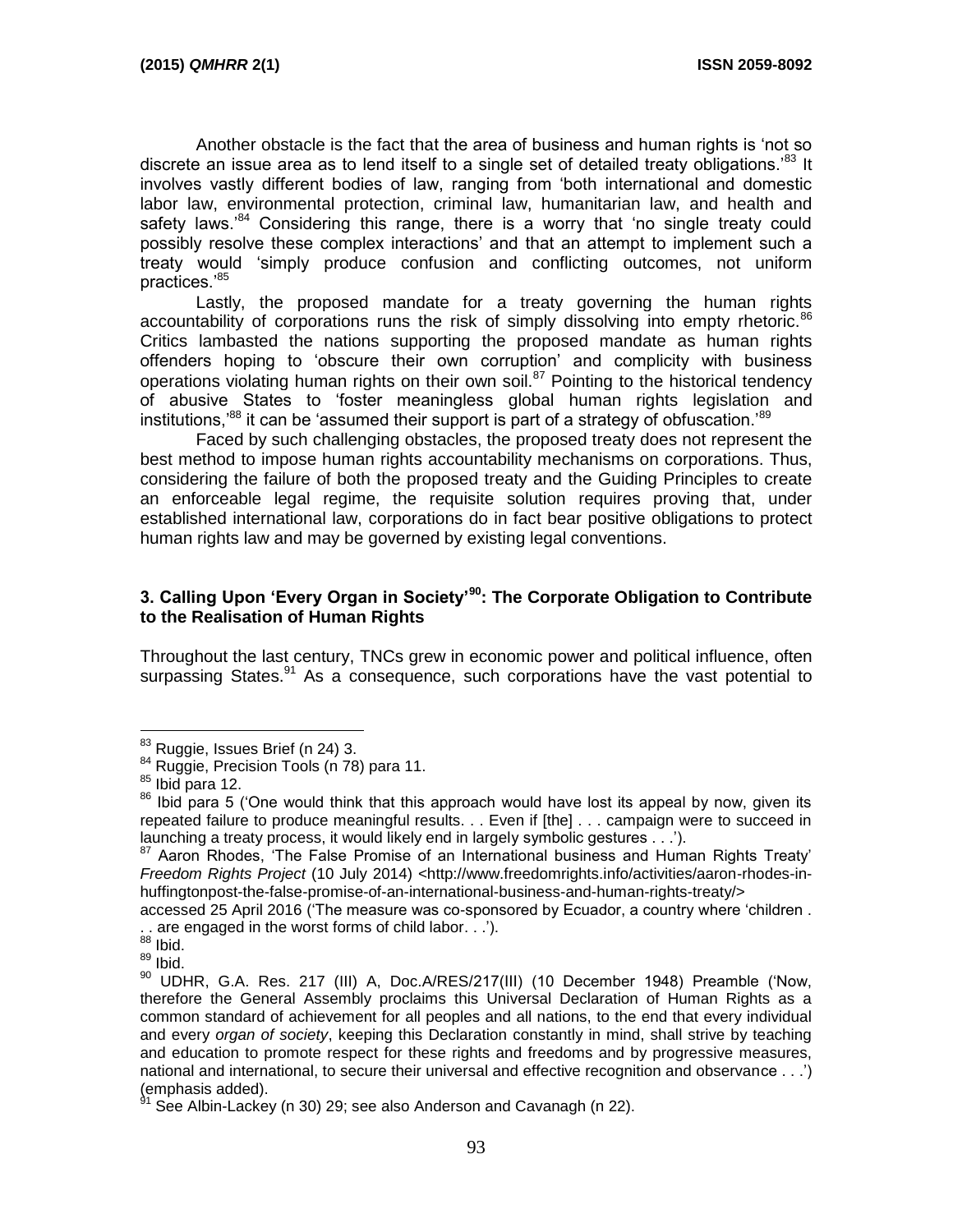influence human rights in the territories in which they operate.<sup>92</sup> Beginning in the years directly following World War II, where senior officials of German companies were convicted for assisting the Nazi regime in committing the atrocities of the Holocaust,  $93$  $increasing$  increasing international concern over business-related human rights abuses $94$  has led to dynamic developments in international regulation. However, despite efforts to regulate business human rights compliance, progress has been hindered by the fact that under international law, TNCs do not bear direct legal obligations.<sup>95</sup>

The issue is whether legal standards that were originally intended to apply to the relationship between the State and private individuals can operate in the context of a non-State actor and private individuals.<sup>96</sup> Under international law, States bear the primary responsibility to enforce human rights standards.<sup>97</sup> Despite this traditional structure, there is a 'growing acceptance that corporations have an important role to play.<sup>'98</sup> A clear international consensus recognises the fact that corporations must, at an

 $\overline{a}$ 

Ibid ('The international community has been shocked at reports from all continents that companies have knowingly assisted governments, armed rebel groups, or others to commit gross human rights abuses. Oil and mining companies that seek concessions and security have been accused of giving money, weapons, vehicles and air support that government military forces or rebel groups use to attack, kill and 'disappear' civilians. . . Companies have reportedly given information that has enabled a government to detain and torture trade unionists or other perceived political opponents. . . Others are accused of propping up rebel groups that commit gross human rights abuses, by buying conflict diamonds, while some have allegedly encouraged child labour and sweatshop conditions by demanding that suppliers deliver goods at ever cheaper prices.').

 $^{95}$  See Brownlie (n 25) 66.

96 See Philip Alston, 'The "Not-a-Cat" Syndrome: Can the International Human Rights Regime Accommodate Non-State Actors?' in Philip Alston (ed), *Non-State Actors and Human Rights*  $(OUP 2005)$  1, 5-6.

See UNHRC Treaty Resolution (n 35) 2 (stressing 'that the obligations and primary responsibility to promote and protect human rights . . .lie with the State . . .') Global Compact (n 31) Principle 1 ('Governments have the primary responsibility to protect human rights.'); Guiding Principles(n 33) Principle 2, Commentary ('States must protect against human rights abuse within their territory and/or jurisdiction by third parties, including business enterprises.'); see also David Jason Karp, *Responsibility for Human Rights: Transnational Corporations in Imperfect States* (CUP 2014) 2 (defining the 'state-centric' view where primary responsibility for protecting individuals rests with the national governments).

 $98$  See Global Compact (n 31) Principle 1 (observing that 'individuals and organizations also have important roles to play in supporting and respecting human rights. . . The business community has a responsibility to respect human rights, that is, not to infringe human rights, in the context of their own activities and their business relationships.'); see also Joseph Lazno and Maria Prandi, 'Corporate Social Responsibility and Human Rights', in Ramon Mullerat (ed), *Corporate Social Responsibility: the Corporate Governance of the 21st Century*, (2005) 209, 209; Jernej Letnar Černic, 'Corporations and Human Rights: Towards Binding International Legal Obligations?' in Jernej Letnar Černic and Tara Van Ho (eds) *Business and Human Rights* (2013) 1, 11 (noting that '[e]ven though states have primary responsibility to ensure that human rights are respected, protected, and fulfilled , this does not absolve corporations . . . from a direct responsibility to respect, at the very minimum, human rights. Corporations are obliged, at the very least, to refrain from interfering the individual's enjoyment of their rights.').

 $92$  See UN Norms (n 23) 3.

<sup>93</sup> International Commission of Jurists, *Corporate Complicity & Legal Accountability, Volume 1: Facing the Facts and Charting a Legal Path* (International Commission of Jurists 2008) 1 ('These business leaders . . . supplied poisonous gas to concentration camps knowing it would be used to exterminate human beings; actively sought slave labour to work in their factories . . . and enriched their companies by plundering property in occupied Europe.').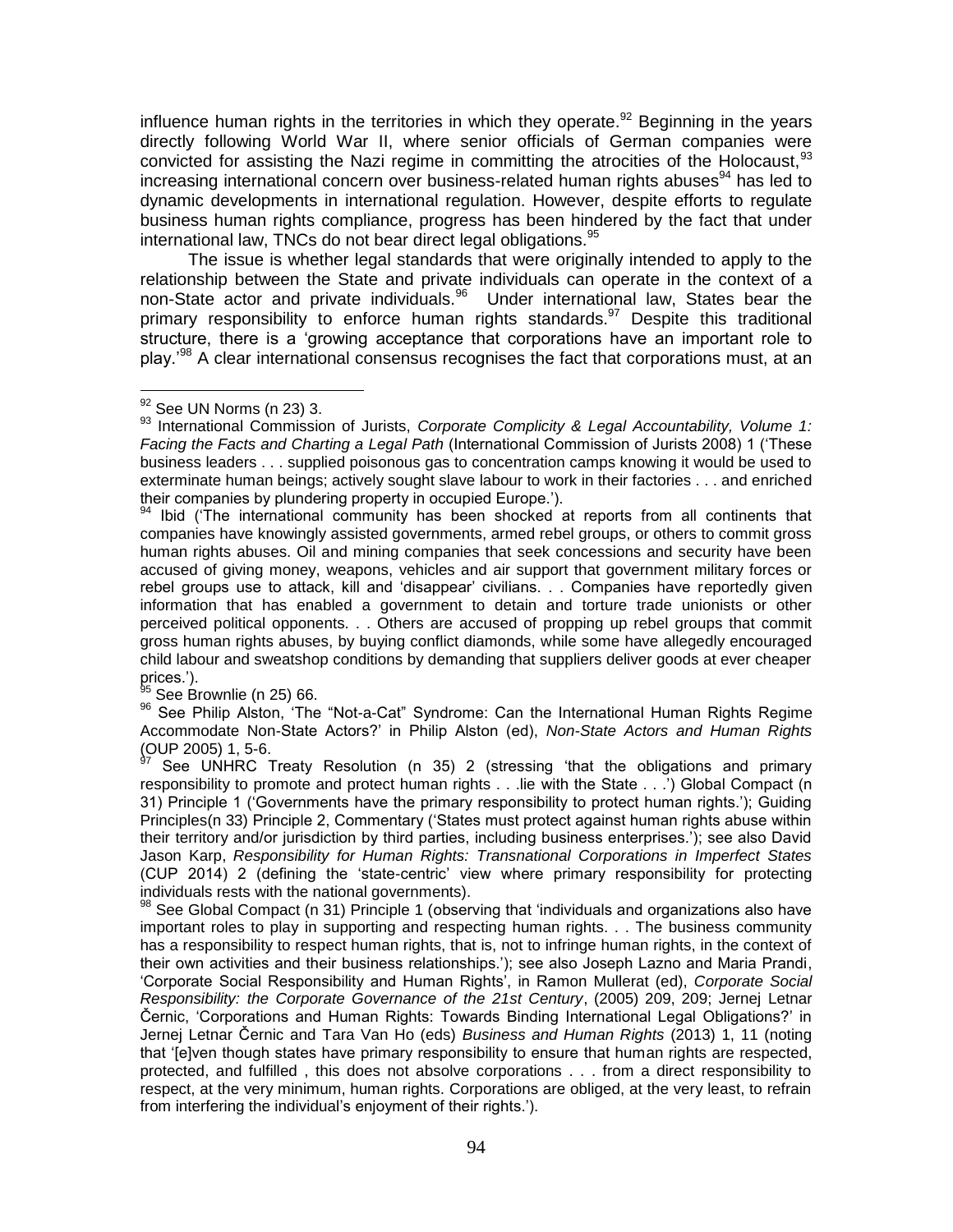$\overline{a}$ 

absolute minimum, respect all human rights while conducting business operations, with this minimum duty of 'do no harm' applying to all business enterprises.<sup>99</sup>

However, beyond this minimum duty there is growing support for the argument that corporations bear positive legal obligations to contribute to the realisation of human rights.<sup>100</sup> In developing a system of accountability for the human rights violations of corporations, two alternative interpretations of existing legal doctrines permit the imposition of positive legal obligations on TNCs. The first method involves the application of the Universal Declaration of Human Rights (UDHR) and its customary international law provisions to the activities of TNCs in order to hold these companies accountable. The second approach addresses the doctrine that corporations are mere objects of international law, bearing no human rights obligations. By establishing that corporations are indeed subjects of international law, and thus, as a result, carry rights and duties, it is possible to impose binding human rights obligations on TNCs. Both approaches test the viability of applying existing human rights obligations on TNCs in order to create a system of accountability for their human rights transgressions. While the application of the UDHR fails to provide a sufficient basis for this system of corporate accountability, it is, however, possible to successfully argue that corporations are subjects of international law and thus bear human rights obligations.

## *A. Transnational Corporations and the Universal Declaration of Human Rights*

In 1945, following the atrocities of World War II and the Holocaust, the fledgling UN proposed the drafting of an international bill of rights in order to ensure the 'maximum possible safeguard<sup>'101</sup> against a repetition of the horrors of the Holocaust. Thus, the UDHR was born. At the time of its drafting, the UDHR was an aspirational declaration of human rights entitlements based on the important concept of human dignity, and was not considered to give rise to binding legal obligations.<sup>102</sup> Since then, however, the UDHR is considered to have become part of customary international law.<sup>103</sup> If the UDHR mandate encompasses corporations, it would be possible to apply its human rights provisions to establish a binding human rights regime regulating corporations.

(i) Whether the Universal Declaration of Human Rights Encompasses Corporations

Unlike subsequent UN declarations and resolutions, the UDHR is not limited in its scope: the Preamble explicitly states that the UDHR is intended as a:

> common standard of achievement for all peoples and all nations, to the end that every individual and every organ of society . . . shall strive ... to promote respect for these rights ...

 $99$  UNHRC Resolution (n 38)1; see also AI, Injustice Incorporated (n 14)21.

<sup>100</sup> See Amnesty International, *Human Rights Principles for Companies* (Amnesty International January 2008) 1.

<sup>&</sup>lt;sup>101</sup> Commission on Human Rights, Drafting Committee: First Session, 'Summary Record of the Seventh Meeting' UN Doc E/CN.4/AC.1/SR.7 (19 June 1947) 5 (quoting Geoffrey Wilson in the record of the first planning session of the UDHR Drafting Committee).

<sup>102</sup> See Hersch Lauterpacht, *International Law and Human Rights*, (FA Praeger 1950) 414-416. <sup>103</sup> As argued below (n 113).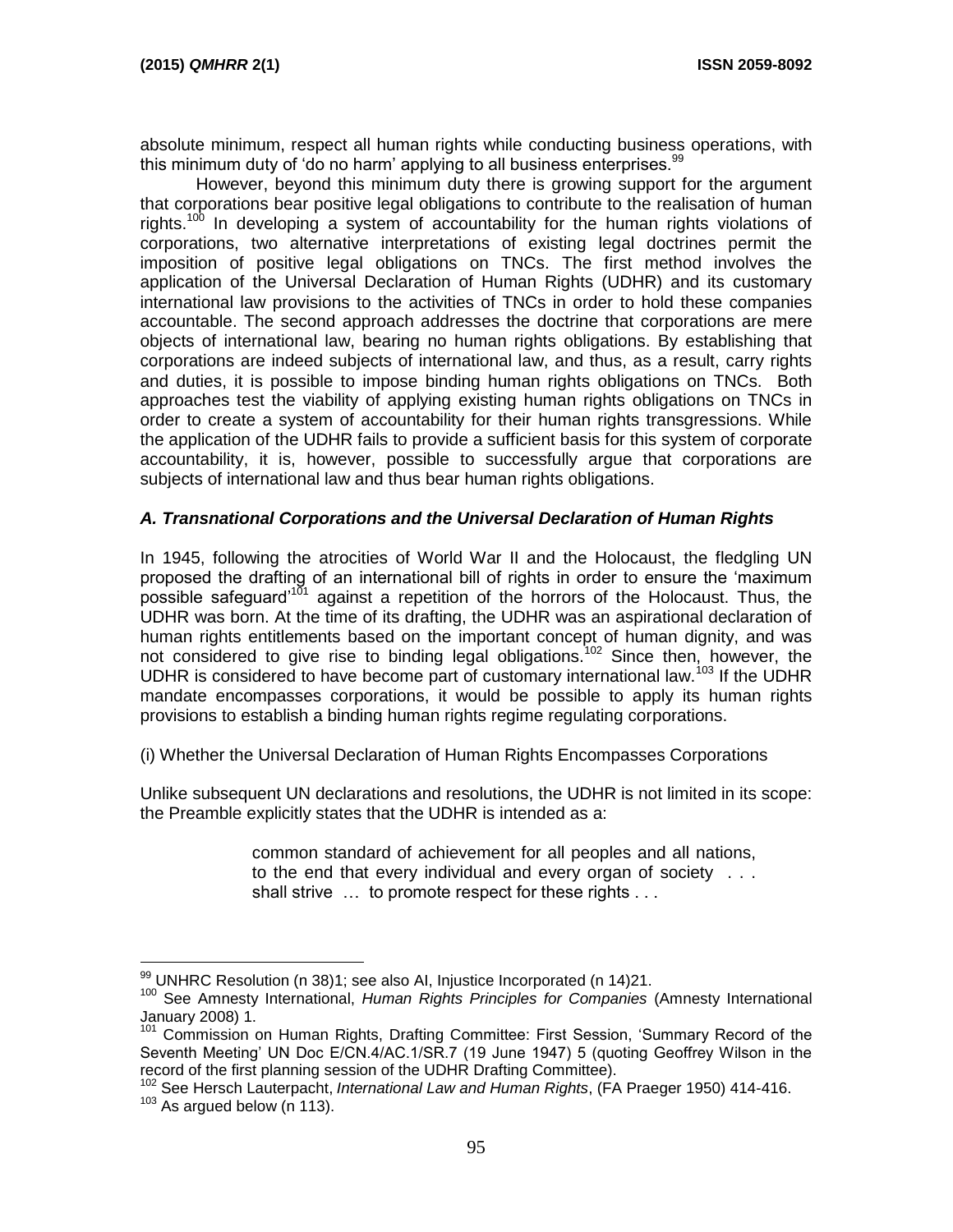While the term 'organs of society' is undefined in the UDHR, there is support for this term encompassing corporations. The UN Commission on Human Rights recognized that 'transnational corporations and other business enterprises, as organs of society, are . . . responsible for promoting and securing the human rights set forth in the Universal Declaration of Human Rights.'<sup>104</sup> In addition, there is evidence indicating that the drafters of the UDHR intended to transcend the traditional dichotomy of State and individual in allocating human rights responsibility. Reaffirming this principle of the universality of the UDHR is the *travaux préparatories*, the official records of negotiation.<sup>105</sup> Under Article 32 of the Vienna Convention on the Law of Treaties,<sup>106</sup> these negotiation records may be useful in clarifying the intentions of a treaty. An earlier draft of the Preamble highlights the deliberate intent in widening the scope of the UDHR's application. Instead of employing the all-encompassing language found in the Preamble today, the earlier draft limited its aim of 'translat[ing] [human rights] into reality' solely to States.<sup>107</sup> Thus, the specification in the final draft, where the responsibility for the rights contained within the Declaration belong to 'every individual and every organ of society,' rather than limiting responsibility to States, emphasises the universal application of the UDHR. Furthermore, Article 29 of the UDHR declares that 'everyone has duties to the community,' encompassing non-State actors.

TNCs are important 'organs of society' in the territories in which they operate. They own property, generate income, pay taxes, consume and produce goods and services, and heavily influence the lives of employees and locals. Thus, as 'organs of society,' TNCs should be included under the expansive scope of the UDHR and subsequently be expected to uphold its provisions.

(ii) Whether the Universal Declaration of Human Rights Creates Binding Legal **Obligations** 

At the time of its drafting, the UDHR constituted an unenforceable international statement of rights, declaratory rather than binding in nature, intended only to reflect the international community's commitment to prevent a repetition of the atrocities of the Holocaust. Indeed, it was the consensus at that time that it 'would have been a rather daring statement to assert then [in 1948] that the Declaration was a legally binding instrument.<sup>108</sup> However, it soon became apparent that the UDHR carried significantly more legal weight than originally intended: '[n]o sooner had the Declaration been adopted when it started to be used as a yardstick to measure the compliance by Governments with the international standards of human rights.<sup>109</sup> A combination of State

<sup>104</sup> UN Norms (n 23) 1.

<sup>&</sup>lt;sup>105</sup> See William A Schabas (ed), *The Universal Declaration of Human Rights: The Travaux Préparatoires***,** (CUP 2013).

 $106$  Vienna Convention on the Law of Treaties (adopted 22 May 1969, entered into force 27 January 1980) 1155 UNTS 331, art 32.

<sup>107</sup> UNCHR, Temporary Working Group of the Drafting Commission, *Report of the Drafting Committee to the Commission on Human Rights*, UN Doc E/CN.4/21 (1 July 1947) 70 ('Now, therefore, we the Peoples of the United Nations have resolved to define in a solemn Declaration the essential rights and fundamental freedoms of man, so that this Declaration . . .may constantly remind them of their rights and duties and that the United Nations and the Member States may constantly be inspired by the principles so formulated to translate them into reality.').

<sup>108</sup> Egon Schwelb, *Human Rights and the International Community: The Roots and Growth of the Universal Declaration of Human Rights* (Quadrangle 1964) 36-37.

 $109$  Ibid 38.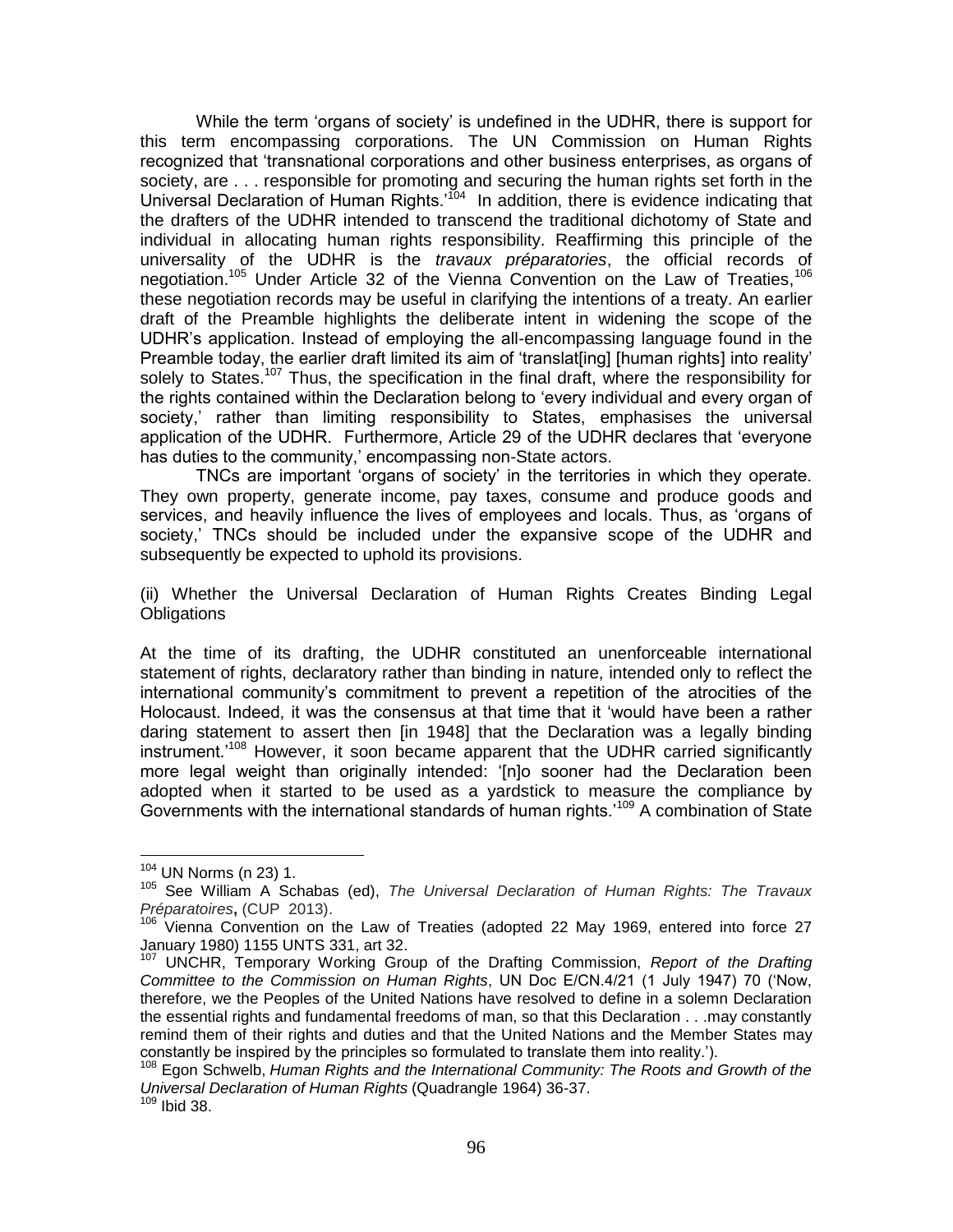practice<sup>110</sup> and subsequent UN declarations and conventions<sup>111</sup> treated the UDHR as binding in nature, and by 1963 it could no longer be claimed that the UDHR had only 'moral force.'<sup>112</sup> As a result, it is widely accepted by scholars that the UDHR has entered customary international law<sup>113</sup> and imposes binding human rights obligations.

(iii) Applying the Universal Declaration of Human Rights' Provisions to Corporations

By their very nature, corporations particularly influence specific human rights provisions contained within the UDHR. Thus, corporations should take care to 'adhere to these international standards.'<sup>114</sup> In its 1998 publication, Human Rights Principles for Companies, Amnesty International articulated an 'introductory checklist' outlining the human rights responsibilities to which companies should pay especial attention.<sup>115</sup> This checklist, based on existing international legal standards contained within international conventions, should be incorporated by businesses in order to adhere to human rights law. In addition, Amnesty International recommends corporations implement monitoring systems to ensure compliance with the human rights principles expounded upon in the checklist.<sup>116</sup> This list of human rights principles is comprised of security, community engagement, freedom from discrimination, freedom from slavery, health and safety, freedom of association and the right to collective bargaining, fair working conditions, and the duty to monitor human rights.<sup>117</sup> During the past few decades, human rights litigation brought against TNCs emphasises the importance of corporate compliance with human rights measures governing security, freedom from slavery, and fair working conditions.

Under Articles 3,5, and 9 of the UDHR, every person has the right to life, liberty and security of person, the right to be free from torture and cruel, inhuman or degrading treatment or punishment, and no one may be subjected to arbitrary arrest or detention. Through these articles, the UDHR constrains the ability of States and other actors, including corporations, to enforce security measures. Under this principle, 'all companies should ensure that any security arrangements protect human rights and are consistent with international standards for law enforcement.<sup>118</sup> Corporations must employ security

<sup>&</sup>lt;sup>110</sup> Ibid 38-39 (citing examples of state practice within the UN, including the invocation of the UDHR in incidents relating to forced labor and 'customs and practices inconsistent with the physical integrity and dignity of women.').

 $111$  See UNGA Res 1514 (XV) (14 December 1960) 'Declaration on the Granting of Independence to Colonial Countries and Peoples', art. 7; see also Convention Concerning the Abolition of Forced Labour (ILO Convention 105) (adopted 25 June 1957, entered into force 17 January 1959) 320 UNTS 291, Preamble, para 6.

Schwelb (n 108) 47.

<sup>113</sup> See Antonio Augosto Cançado Trinidade, 'Universal Declaration of Human Rights' *United*  Nations Library of International Law (2008) 2 <http://legal.un.org/avl/ha/udhr/udhr.html> accessed 25 April 2016. See also Peter Henner, *Human Rights and the Alien Tort Statute* (American Bar Association 2009) 122; Eric Heinze, *Waging Humanitarian War: The Ethics, Law, and Politics of Humanitarian Intervention* (SUNY 2009) 65; Louis B Sohn, 'The Human Rights Law of the Charter' (1977), 12 Tex.Int'l.L.J. 129, 133; JP Humphrey, 'The Universal Declaration of Human Rights: Its History, Impact, and Judicial Character' in BG Ramcharan (ed) *Human Rights. Thirty Years after the Universal Declaration* (Brill 1979) 21, 37.

<sup>&</sup>lt;sup>114</sup> AI, Human Rights Principles (n 100) 3.

 $115$  Ibid.

 $116$  Ibid 9.

<sup>&</sup>lt;sup>117</sup> See generally ibid.

<sup>118</sup> AI, Human Rights Principles (n 100) 9, para 2.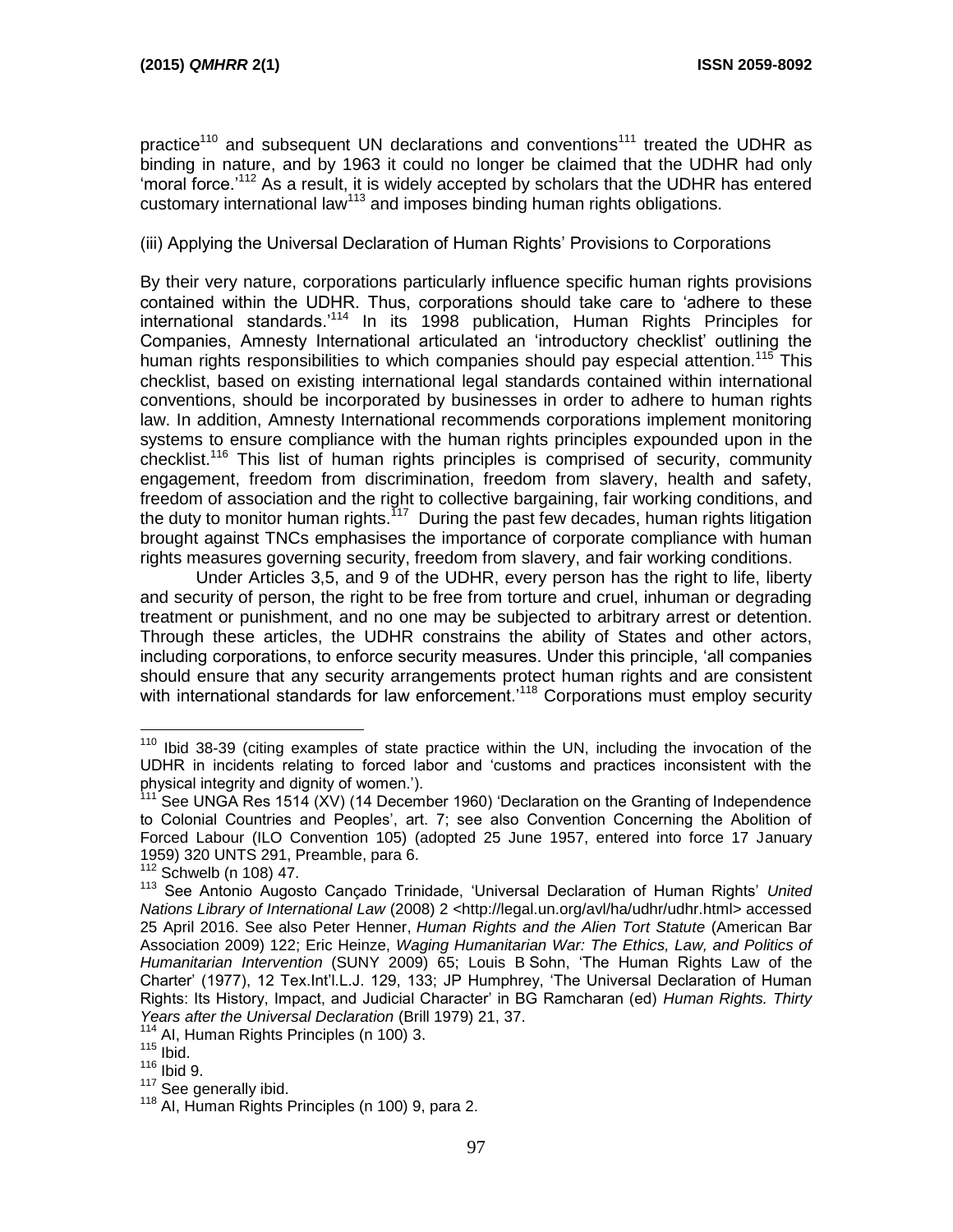procedures that include measures to prevent 'excessive force, as well as torture, or cruel, inhuman or degrading treatment.<sup>119</sup> In addition, it is emphasised that any complaint about security procedures or personnel 'should be promptly and independently investigated.'<sup>120</sup> The need for firmer rules restricting corporate use of security forces-is demonstrated by the history behind the *Kiobel* case, where Royal Dutch Petroleum/Shell was allegedly complicit in the actions of its private security forces in the torture and extrajudicial killings of members of an environmental campaign group, Movement for the Survival of the Ogoni People.<sup>121</sup> By applying the human rights principles enshrined within Articles 3, 5, and 9 of the UDHR to corporations, it is possible that a legal ground of action would have existed to hold Royal Dutch Petroleum/Shell legally accountable for the heinous acts of its security forces, a preferable alternative to the current legal limbo in which the plaintiffs find themselves.

Article 4 of UDHR prohibits slavery in all its manifestations:

'[n]o one shall be held in slavery or servitude; slavery and the slave trade shall be prohibited in all their forms.'

This strict prohibition requires active compliance. Corporations must deliberately engage with and monitor their subsidiaries and business partners to ensure they are not enjoying the benefits of slave labour, bonded labour, or any form of forced labour.<sup>122</sup> The unfortunate case of *Doe v. Unocal* brought global attention to the issue of modern slavery.<sup>123</sup> In Unocal, Burmese villagers sought redress for abuses suffered at the hands of the Burmese military government during the construction of the Unocal pipeline project.<sup>124</sup> Villagers brought a class action suit against American transnational corporation Unocal, state-owned Myanmar Oil and Gas Enterprise (MOGE), and the Burmese military junta government.<sup>125</sup> Because of the pipeline project, villagers endured forced relocation, sexual assault and rape, torture, and forced labour programmes.<sup>126</sup> The US Ninth Circuit Court of Appeals found that Unocal's knowledge of the Burmese government's habit of using forced labour, combined with their continued business relationship, were sufficient to amount to participation in slavery.<sup>127</sup> Applying Article 4 UDHR to TNCs would impose an obligation on corporations to prevent future use of slave labour in their business operations.

The legal obligations requiring corporations to ensure fair working conditions are found under Articles 23 and 24 of the UDHR. These articles mandate the provision of equal pay for equal work, just and favorable remuneration, the oft-maligned right to rest and leisure, and the reasonable limitation of working hours. TNCs should ensure that all these conditions are met, while simultaneously taking measures to ensure that their subsidiaries, partners, or subcontractors do not infringe these rights.<sup>128</sup> Of the rights affected by corporate operations, it is this right to fair working conditions that is most frequently violated, considering that corporations hold direct control over these aspects

 $\overline{a}$ <sup>119</sup> Ibid.

 $120$  Ibid.

 $121$  Kiobel (n 19)1664.

 $122$  AI, Human Rights Principles (n 100) 10, para 5.

 $123$  See generally 395 F.3d 932 (9th Cir. 2002).

 $124$  Ibid 936.

 $125$  Ibid.

<sup>126</sup> Ibid 939-40.

 $127$  Ibid 953.

<sup>128</sup> AI, Human Rights Principles (n 100) 10, para 8.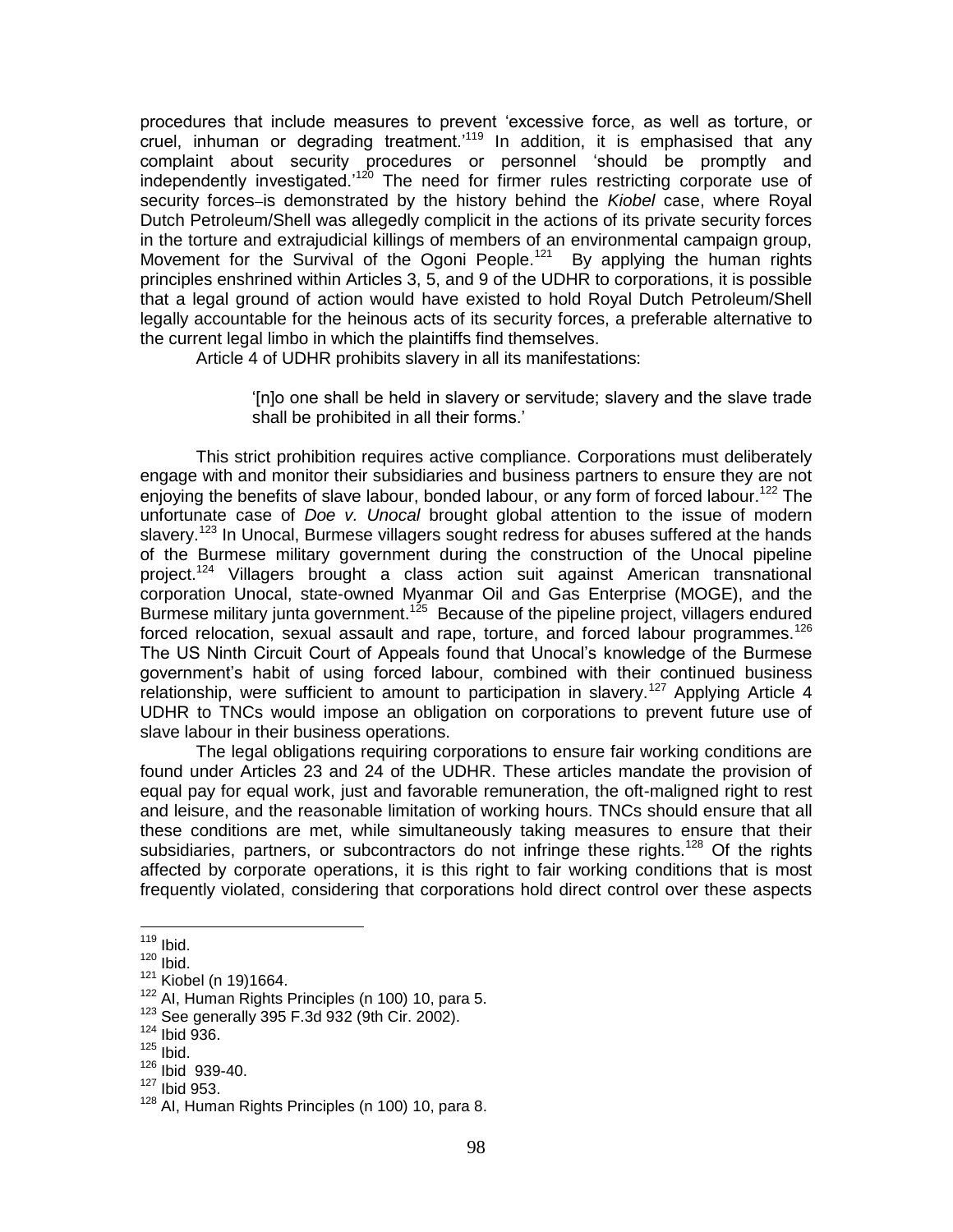of their employees' lives. Holding corporations responsible for fair working conditions under the applicable provisions of the UDHR would guarantee that violations are taken seriously and appropriate remedies are provided to the victims.

(iv) The Universal Declaration of Human Rights Ultimately Fails as a Basis for Corporate Human Rights Obligations

The above analysis demonstrates that it is possible to create a system of human rights obligations through the application of the UDHR to TNCs in areas where corporations have a troubled history. However, despite the initial appeal of this approach - where the customary international law mandates of the UDHR encompass corporations and impose legal obligations upon companies to respect the UDHR's human rights provisions - there is a troubling lack of precedent in treating the UDHR as binding. While scholars have frequently voiced support for treating the UDHR as binding customary international law, neither States nor international or domestic courts of law have accepted the UDHR as binding.<sup>129</sup> A dramatic departure from the existing legal regime, currently under which corporations are not subject to international human rights law, requires a stronger foundation than a UN declaration with an uncertain status in international law, solemnizing the commitment to uphold human rights.<sup>130</sup>

Therefore, in spite of the tempting allure of the UDHR's potential ability to govern corporations under its all-encompassing doctrine, this approach is too disputed and labyrinthine  $131$  and so it is necessary to employ a system that overcomes the complexity of establishing a legal relationship between TNCs and individuals.

## *B. Reinterpreting Legal Doctrine to Impose Human Rights Obligations on Transnational Corporations*

Traditionally, TNCs have not been recognized as subjects of international law.<sup>132</sup> As non-State actors, TNCs are viewed as mere objects of international law,<sup>133</sup> and the creation of an international regulatory regime imposing human rights responsibilities on

<sup>&</sup>lt;sup>129</sup> See Heinze (n 113) 65.

 $130$  Vojin Dimitrijevic, 'Customary Law as an Instrument for the Protection of Human Rights' (2006) Istituto per gli Studi di Politica Internazionale, 22 ('The complexity that accompanies the conviction that there is a rule of customary international law . . . shows that customary norms of any law cannot be grasped only from the traces left on paper by those who believe in their existence . . . and implement them. . .').

**Ibid 23.** 

<sup>&</sup>lt;sup>132</sup> Nicola Jägers, 'The Legal Status of the Multinational Corporation Under International Law' in Michael K Addo (ed) *Human Rights Standards and the Responsibility of Transnational Corporations* (Kluwer 1999) 259, 262.

<sup>133</sup> Definitions of objects of international law include, Higgins' 'An object of international law is an entity that does not bear responsibilities or duties under international law, but is instead governed by international law. An example of an object of international law is State territory and modes of territorial acquisition.' See R Higgins, *Problems and Process: International Law and How We Use It*, (OUP 1994) 196; See also the ICJ's Reparations for Injuries Advisory Opinion :'A subject of international law is an individual, body or entity, recognized or accepted as being capable of possessing and exercising rights and duties under international law. Rights and obligations attach directly to a subject of international law. An entity is a subject of international law, or something to which international law applies, if it has international legal personality.' *Reparation for Injuries Suffered in the Service of the United Nations* (Advisory Opinion) [1949] ICJ Rep 178, 179.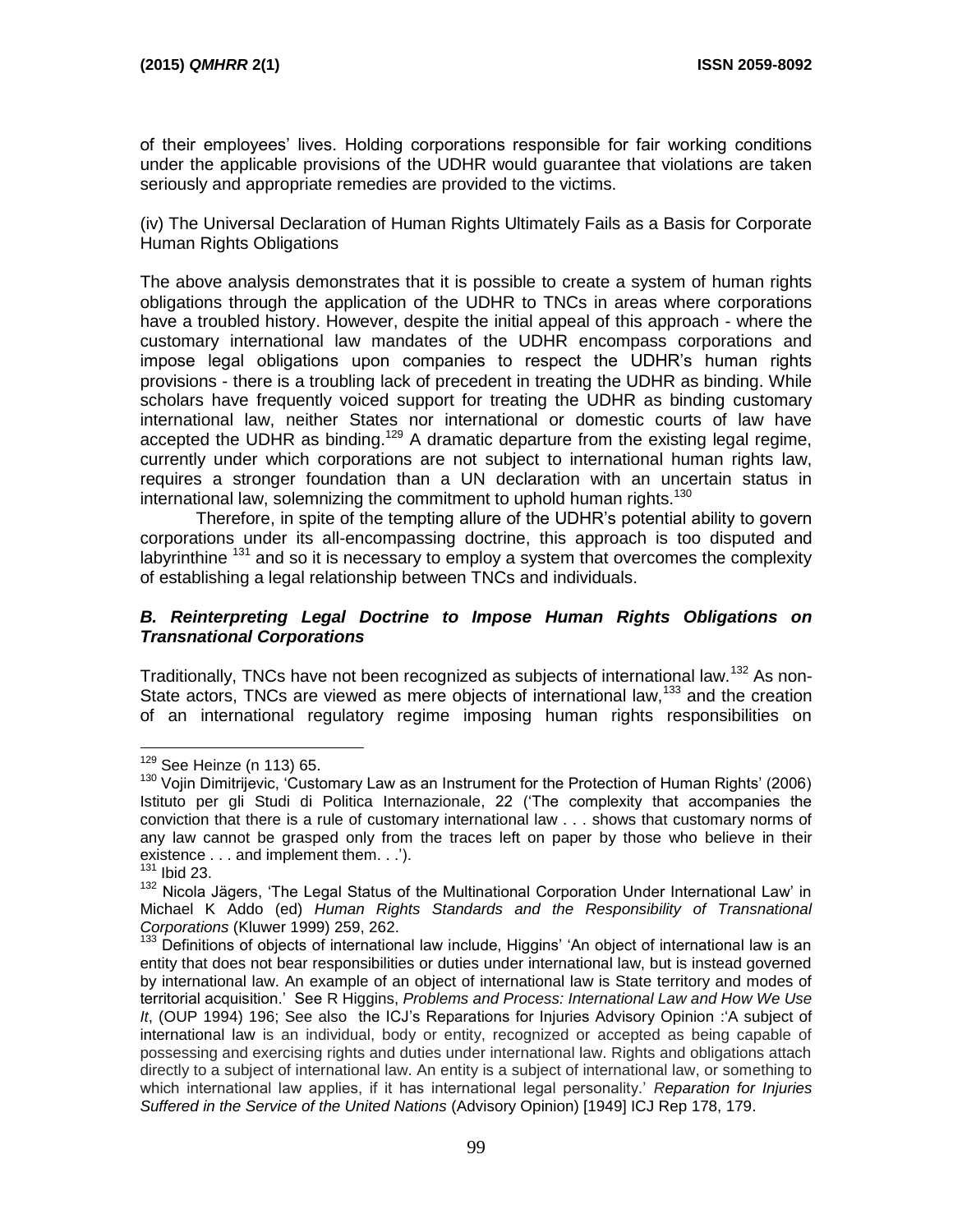businesses requires a 'radical departure' from the rigid structure of existing international legal doctrine, which does not currently accept the legal personality of TNCs. <sup>134</sup> Thus, to establish that TNCs bear human rights duties, it is necessary to prove that TNCs do possess this international legal personality and are consequently subjects of international law. In addition, once the legal capacity of TNCs is established, it is crucial to limit the scope of responsibility, as corporations cannot reasonably be expected to take on the roles of States and bear obligations to promote every human right within the territories of their operations.

(i) The Legal Personality of Corporations under International Law

An entity in possession of legal personality possesses certain rights and duties under international law.<sup>135</sup> A subject of international law is an 'entity capable of possessing international rights and duties and having the capacity to maintain its rights by bringing international claims.'<sup>136</sup> In the *Reparations for Injuries* case before the International Court of Justice (ICJ), the ICJ formulated this definition in its confirmation that non-State actors, such as international organisations like the UN, may be granted international legal personality.<sup>137</sup> However, the ICJ neglected to provide clear guidance to determine whether an entity possessed sufficient rights and duties to be considered a subject of international law, rather than simply an object.<sup>138</sup> An examination of the treatment of corporations under existing legal regimes indicates that corporations do in fact possess rights and duties under international law, allowing the logical conclusion that TNCs are subjects under international law and possess international legal personality.

Regarding the rights of TNCs, historical practice shows a tendency under foreign investment law to protect the investments of companies. Under these rules, TNCs are often granted rights relating to expropriation and non-discrimination in comparison to domestic companies.<sup>139</sup> Furthermore, TNCs often possess the capacity to enforce these rights. Numerous tribunals allow corporations to bring claims: corporations are permitted to submit disputes to binding arbitration at the International Center for the Settlement of Investment Disputes (ICSID)<sup>140</sup> and may seek recompense from foreign governments for trade interference through the North American Free Trade Agreement's (NAFTA) dispute settlement mechanism.<sup>141</sup>

In addition, existing multilateral conventions impose direct duties on TNCs. While many international instruments apply indirect obligations on corporations,<sup>142</sup> both the International Convention on Civil Liabilities for Damage Resulting from Activities to the

<sup>&</sup>lt;sup>134</sup> David Kinley and Junko Tadako, 'From Talk to Walk: The Emergence of Human Rights Responsibilities for Corporations at International Law (2004) 44 Va.J.Int'l.L. 931, 944-45.

<sup>&</sup>lt;sup>135</sup>See Brownlie (n 25) 57.

 $136$  Ibid.

 $137$  ICJ Reparations (n 134)179.

 $^{138}$  Jägers (n 68) 24.<br> $^{139}$  LINCTAD <sup>17</sup>

<sup>139</sup> UNCTAD, 'The Social Responsibility of Transnational Corporations' UN Doc UNCTAD/ITE/IIT/Misc.21 (1999) 9.

<sup>&</sup>lt;sup>140</sup> See generally Convention on the Settlement of Investment Disputes Between States and Nationals of Other States (ICSID Convention) (adopted 18 March 1965, entered into force 14 October 1966) 4 ILM 524.

<sup>141</sup> See discussion on *Methanex Corp. v. United States of America* by William Greider 'The Right and U.S. Trade Law: Invalidating the 20th Century' *The Nation* (New York 15 October 2001). <http://www.thenation.com/article/right-and-us-trade-law-invalidating-20th-century> accessed 25 April 2016.

See UN Norms (n 23) Preamble.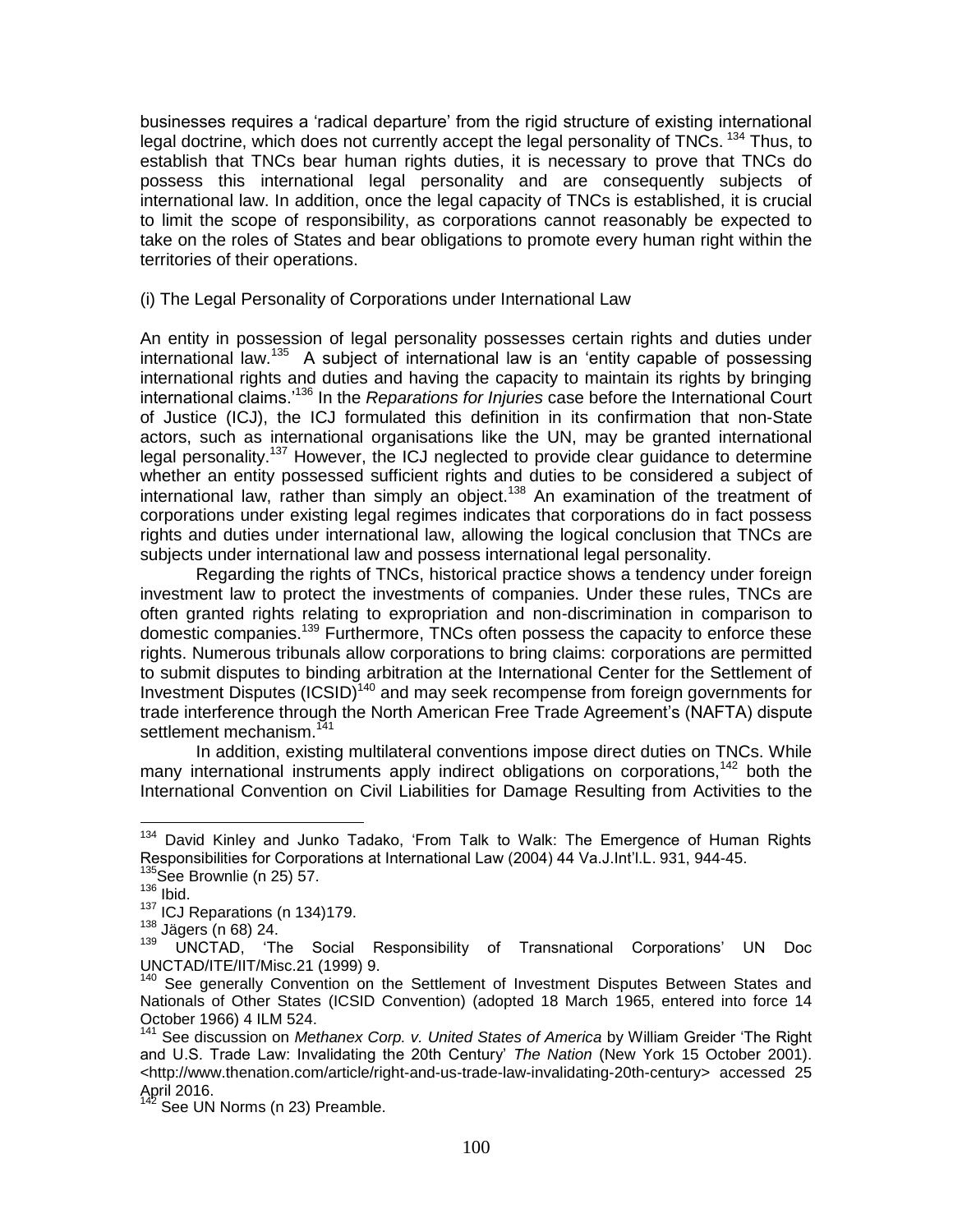Environment,<sup>143</sup> and the International Convention on Civil Liability for Oil Pollution Damage,<sup>144</sup> impose direct obligations on corporations.

Furthermore, the now-defunct UN Norms sought to impose directly liability on TNCs '[w]ithin their respective spheres of activity and influence' to promote, respect, and protect human rights under both international and domestic law.<sup>145</sup> While unenforceable, the UN Norms confirm that the international community supported the argument that corporations may bear direct duties under international law.

Thus, it may be established that TNCs are capable of 'possessing international rights and duties and having the capacity to maintain . . . [their] . . . rights by bringing international claims.'<sup>146</sup> Consequently, TNCs are in possession of international legal personality and may be considered subjects of international law, permitting the imposition of human rights obligations.

#### (ii) The Scope of Human Rights Duties of Corporations

Traditionally, under international human rights law, the State bears responsibility for the protection of human rights within its jurisdiction.<sup>147</sup> However, international law must evolve in recognition of the changing dynamic between human rights and non-State actors. The development of TNCs as entities in possession of international legal personality and their capacity to bear duties indicates that State sovereignty is becoming  $\overline{a}$  pluralistic and limited.<sup> $148$ </sup> States no longer hold an exclusive role in the realisation of human rights; TNCs share in this responsibility.<sup>149</sup>

## *Limiting the Scope of Liability*

With this expansion of the distribution of human rights duties amongst international players, where States no longer bear sole responsibility for these duties, it is 'neither necessary nor desirable for TNCs to possess full legal personality on a par with [S]tates.'<sup>150</sup> As stated by the ICJ in the *Reparations for Injuries* case, 'the subjects of law in any legal system are not necessarily identical in their nature or in the extent of their rights, and their nature depends upon the needs of the community.<sup>151</sup> In recognition of this, the UN Global Compact stipulated that corporations bear moral obligations to

<sup>&</sup>lt;sup>143</sup> Convention on Civil Liability for Damage Resulting from Activities Dangerous to the Environment (adopted 8 March 1993, entered into force 21 June 1993), CETS 150, art. 2, para 6. <sup>144</sup> International Convention on Civil Liberty for Oil Pollution Damage (CLC) (adopted 29 November 1969, entered into force 19 June 1975) 973 UNTS 3, art.1, para 2.

<sup>&</sup>lt;sup>145</sup> See UN Norms (n 23) para 1; ECOSOC Sub-Commission on the Promotion and Protection of Human Rights, 'Commentary on the Norms on the Responsibilities of Transnational Corporations and Other Business Enterprises with Regards to Human Rights' UN Doc E/CN.4/Sub.2/2003/ 38/Rev.2 (2003) para 1(b).

 $146$  Brownlie (n 25) 57.

<sup>147</sup> See *Velásquez Rodríguez Case*, Inter-American Court of Human Rights Series C No 4 (29 July 1988) doc. 13, para 174.

<sup>&</sup>lt;sup>148</sup> Tania Voon, 'Multinational Enterprises and State Sovereignty Under International Law' (1999) 21 Adel.L.Rev. 219, 246.

<sup>&</sup>lt;sup>149</sup> Peter J Spiro, 'New Players on the International Stage' (1997) 2 Hofstra.L.&Pol'y.Symp. 19, 24-25.

 $\frac{150}{150}$  Kinley and Tadako (n 135) 945.

 $151$  ICJ Reparations (n 134), para 178.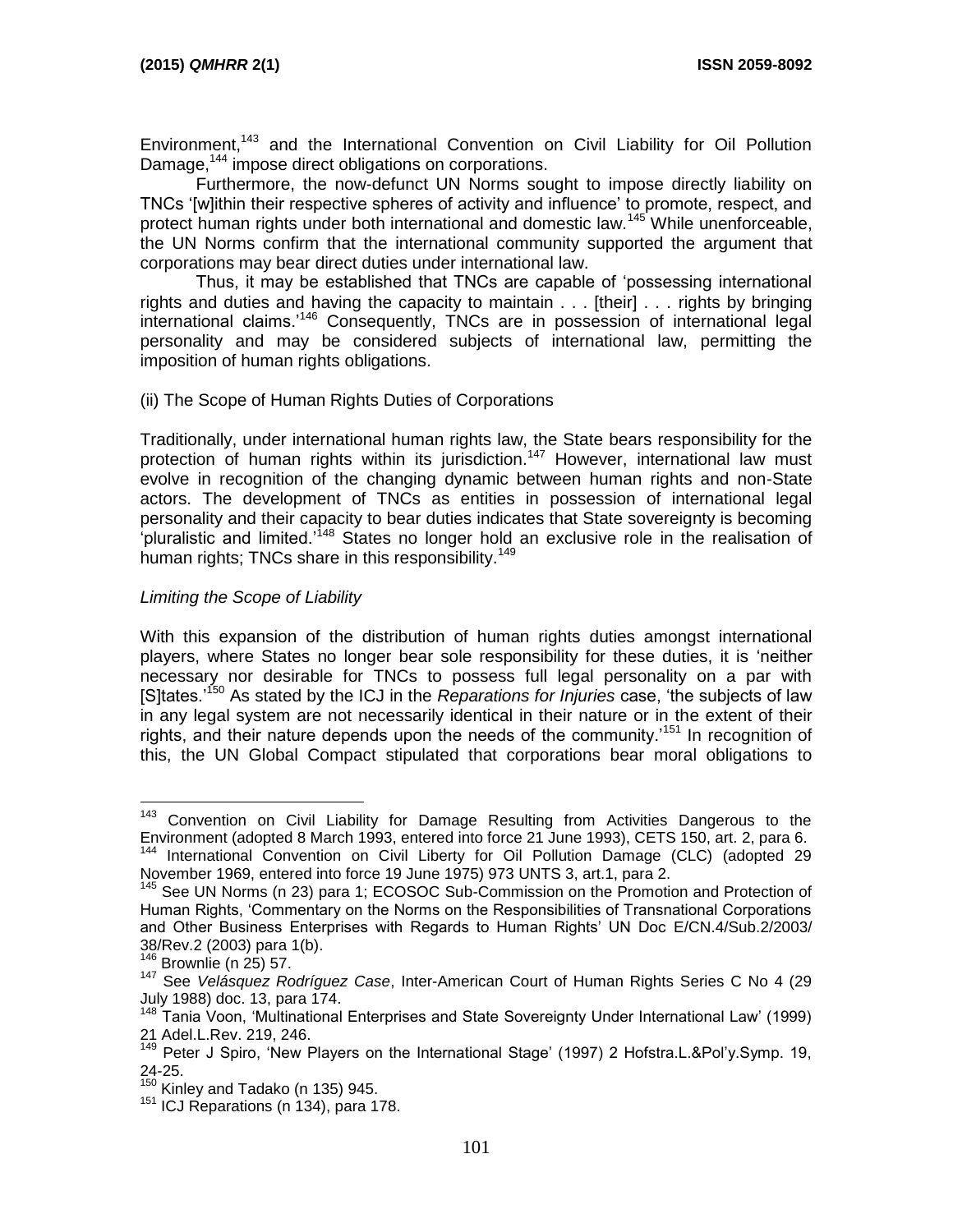promote and protect the human rights within their respective 'spheres of influence.<sup>152</sup> Designed to assist companies to support and respect human rights within and beyond the workplace, this concept of the 'sphere of influence' seeks to establish the scope of corporate responsibility for human rights issues.<sup>153</sup> This scope is based on the extent of the corporation's influence, depending on factors such as the human right at issue, the size of the company, and the proximity between the company and the potential victims.<sup>154</sup> The concept implies that the more control or influence a corporation holds over a particular situation involving human rights abuses, the greater the business responsibility to act.<sup>155</sup>

The concept of 'sphere of influence' is considered worrisomely ambiguous.<sup>156</sup> Upon examination, different dimensions of 'influence' arise with the concept of 'sphere of influence, $157$  including proximity, causation, control, benefit, and political influence.<sup>158</sup> Despite this concern, it is this wide range of options that grants the concept of 'sphere of influence' a necessary elasticity: it offers a flexible means of capturing the diverse and varying channels through which corporations affect human rights, whether indirectly or directly.

As an elastic tool of measurement, the 'sphere of influence' may be applied to a particular corporation to determine the variety of manners in which it affects human rights in its operations. This influence may manifest in a myriad of ways. Logically, a TNC would owe the greatest duties to its workers, consumers, and members of the local community. For instance, a corporation's proximity to its employees may mean that the business has a duty to take reasonable steps to protect its employees from human rights abuses by the State.<sup>159</sup> In addition, a TNC's influence, leverage, and contractual relationship with its business partners, subsidiaries, and subcontractors may create a duty obliging the TNC to ensure that those with whom they work do not violate human rights.<sup>160</sup> Lastly, where a TNC operates in remote areas and exercises de facto control over a territory, the company's wide sphere of influence would require the company to fulfil a broad range of duties akin to those of the government unable to fulfil them.<sup>161</sup>

Thus, applying the concept of the sphere of influence limits the scope of TNCs' human rights responsibilities, reasonably restricting the potential liability of a corporation

 $152$  UN Norms (n 23), para 1.

<sup>&</sup>lt;sup>153</sup> OHCHR & UN Global Compact, 'Briefing Paper on the Global Compact and Human Rights: Understanding Sphere of Influence and Complicity' in *Embedding Human Rights into Business Practice*, (2004) 14, 18.

 $154$  Ibid.

 $155$  See ibid.

<sup>156</sup> UNHRC, 'Promotion and Protection of All Human Rights, Civil, Political, Economic, Social, and Cultural Rights, Including the Right to Development: Clarifying the Concepts of "Sphere of Influence" and "Complicity"'; Report by Special Representative of the Secretary General, Mr J Ruggie (15 May 2008) UN Doc A/HRC/8/16, para 4.

Ibid para 12.

<sup>&</sup>lt;sup>158</sup> Ethical Corporation: Business Intelligence for Sustainability, 'Business and human rights – Beyond corporate spheres of influence' *EC Newsdesk* (12 November 2007) < http://businesshumanrights.org/en/business-and-human-rights-–-beyond-corporate-spheres-of-influence > accessed 25 April 2016.

<sup>159</sup> OHCHR Briefing Paper (n 162)17-18; International Council on Human Rights Policy, *Beyond Voluntarism: Human rights and the developing international legal obligations of companies* (International Council on Human Rights Policy February 2002) 138.

<sup>&</sup>lt;sup>160</sup> Jägers (n 68) 83.

<sup>&</sup>lt;sup>161</sup> See ICHRP, Voluntarism, (n 160)138.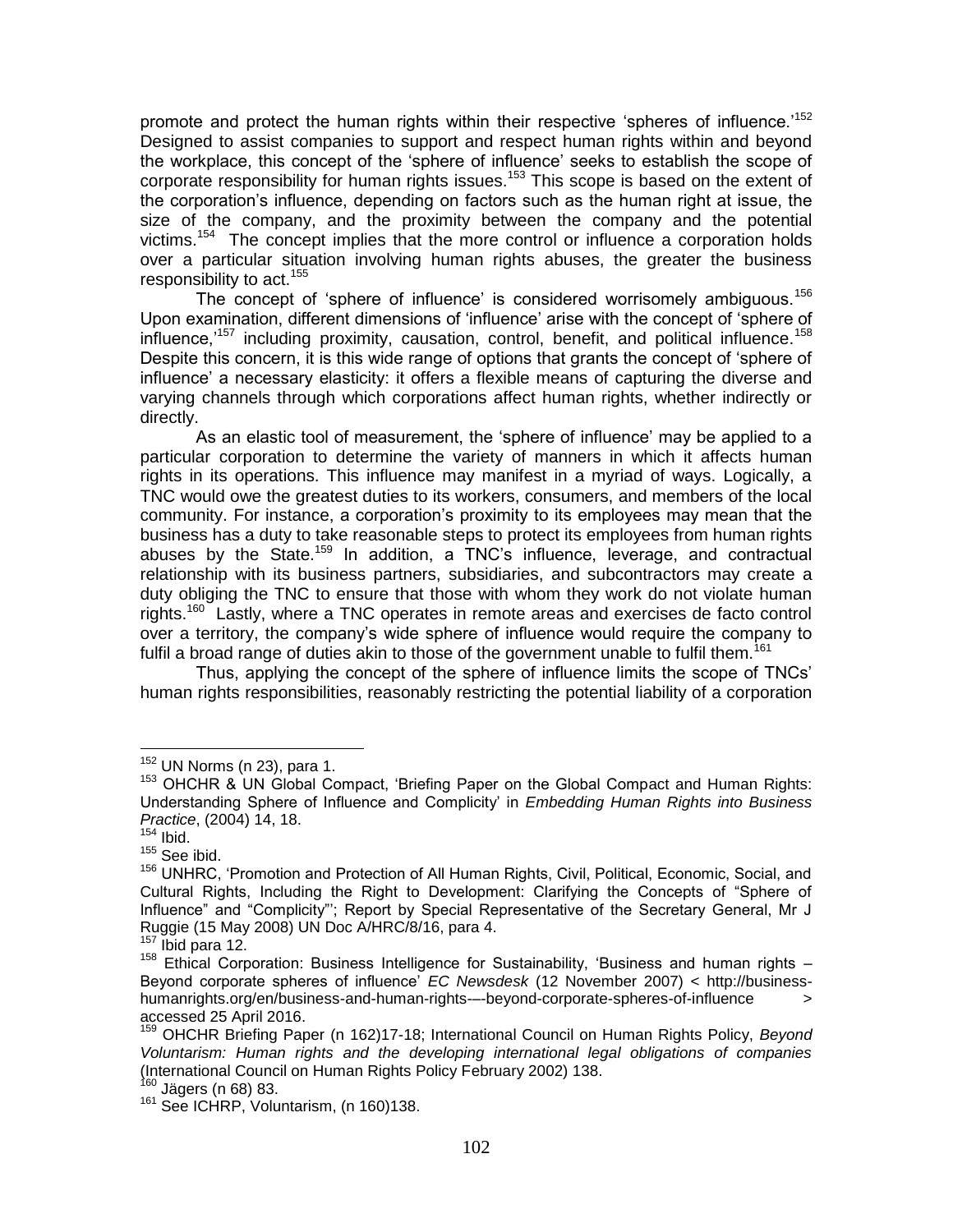to matters over which it possesses influence, whether based on physical proximity, causation, leverage, control, benefit, or political influence.

#### (iii) Corporations and the Tripartite Duties to Respect, Protect, and Fulfil

Under the tripartite typology,<sup>162</sup> the fulfillment of any human right involves the performance of multiple types of obligations.<sup>163</sup> Within this framework, human rights entail three distinct levels of obligations, structured as the obligations to respect, protect, and fulfil human rights.<sup>164</sup> The obligation to respect imposes a negative duty upon the State to do no harm, requiring it to abstain from interfering with the rights of an individual.<sup>165</sup> The State must refrain from acts that would deprive individuals of their rights.<sup>166</sup> The obligation to protect imposes a positive duty upon the State to protect the individual from interference by third parties.<sup>167</sup> Lastly, the obligation to fulfil is 'central to the realisation of economic, social, and cultural rights.<sup>168</sup> It imposes a positive duty upon the State, requiring the State to actively take necessary measures, such as implementing legislation or social policies, to ensure the satisfaction of an individual's  $needs.<sup>169</sup>$ 

This tripartite framework was developed to structure the responsibility of States, with specific references being made to the State obligations.<sup>170</sup> However, despite the fact that this approach aligns with traditional human rights theory where only States bear obligations regarding human rights, this does not prevent corporations from sharing in the responsibility to perform these obligations, as 'all members of society share responsibility for the realisation of human rights.<sup> $171$ </sup> Thus, the tripartite typology may be applied as an analytical tool to determine the human rights obligations of TNCs.

#### *The Corporate Obligation to Respect*

The obligation to respect requires the State, and by extension its organs and agents, to abstain from actions that violate the integrity or the freedom of the individual.<sup>172</sup> It is a negative obligation upon States and other entities not to interfere. This obligation to respect, by its negative nature, is the least controversial in its applicability to

<sup>162</sup> Henry Shue, *Basic Rights – Subsistence, Affluence and U.S. Foreign Policy* (Princeton 1980) 52 Shue's initial framework was refined by the Special Rapporteur on the Right to Food, Asbjørn Eide, in his 1987 report, altering the original framework to consist of the obligations to respect, protect, and fulfil human rights. See ECOSOC 'The New International Economic Order and the Promotion of Human Rights: Report on the Right to Adequate Food as a Human Right, Report by Special Rapporteur on the Right to Adequate Food as a Human Right (1987) UN Doc E/CN.4/Sub.2/1987/23, para 66.

<sup>163</sup> Shue (n 163) 52.

<sup>164</sup> Eide (n 163) para 66. See also Matthew Craven, *The International Covenant on Economic, Social and Cultural Rights: A perspective on its development* (Clarendon 1995) 109. <sup>165</sup> Craven (n 165) 109.

 $166$  Ibid.

 $167$  Ibid.

<sup>168</sup> Ibid 113.  $169$  Ibid 109.

 $170$  See generally Eide (n 163).

 $171$  Ibid para 65; see also Shue (n 163) 52.

<sup>172</sup> Eide (n 163) para 87.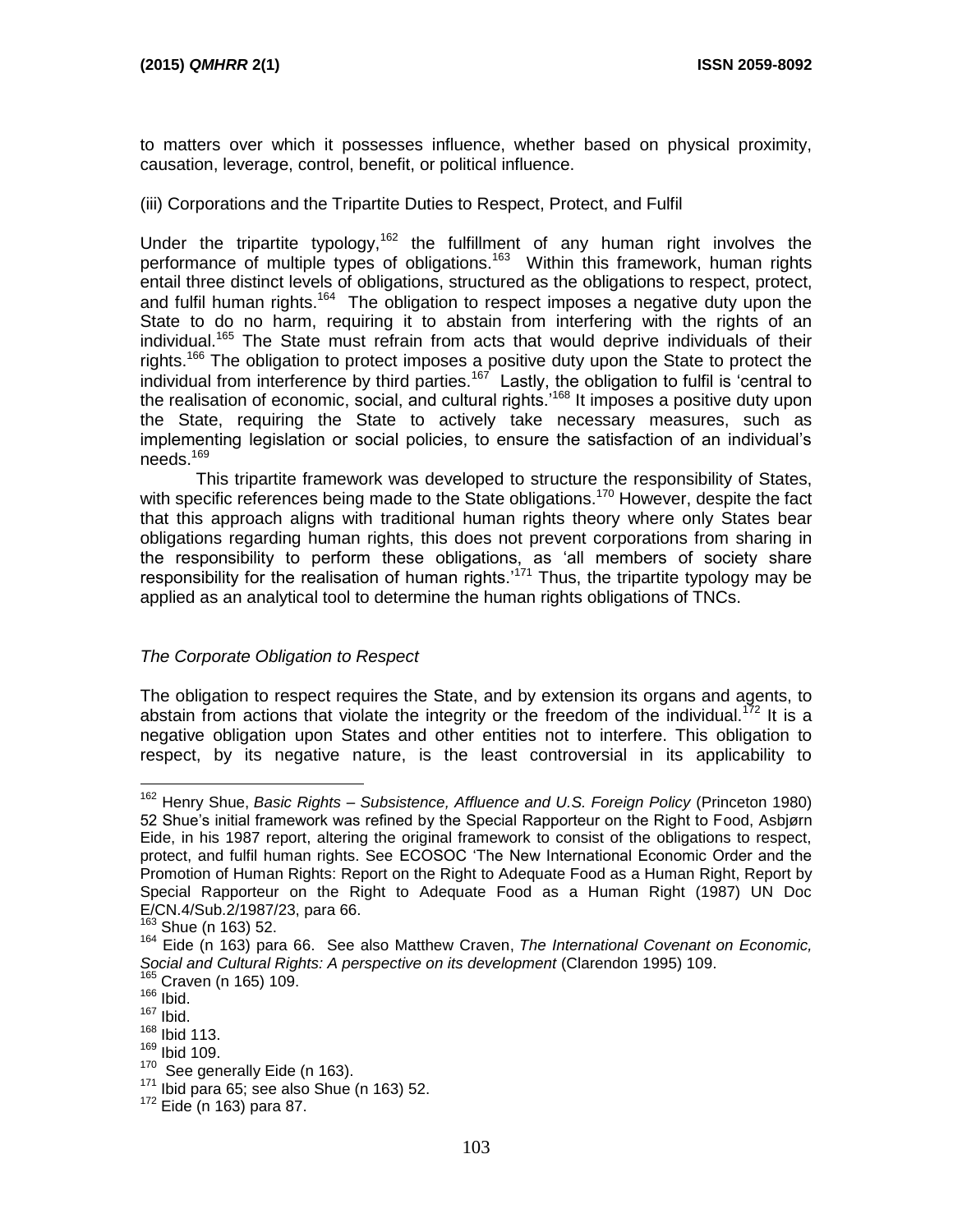corporations, as demonstrated by the fact that various corporate codes of conduct explicitly recognise this obligation to respect human rights throughout their operations.<sup>173</sup> A TNC must refrain from direct interference with the rights of its employees and must respect the rights of people residing on the land where the company operates.<sup>174</sup> Furthermore, this duty of non-interference extends to the larger community, where a corporation must abstain from activities that severely damage the environment.<sup>175</sup>

A corporation's violations of this duty often occur in the context of complicity in a partnership.<sup>176</sup> This tense dynamic between business partners is demonstrated in the aforementioned *Unocal*, the famous case brought against Unocal, MOGE, and the Burmese Military Junta government.<sup>177</sup> The plaintiffs claimed that MOGE, as a business partner of Unocal, used forced labour in the construction of the Yadana pipeline in the Burmese wilderness and that Unocal had been complicit in this human rights violation.<sup>178</sup> The US District Court for the Southern District of New York found that Unocal's knowledge of the Burmese government's habit of using forced labour combined with the corporation's continued business relations with MOGE despite this knowledge were sufficient to amount to participation in slavery.<sup>179</sup> The finding of complicity with such an egregious human rights violation in the *Unocal* case highlights the importance of the corporate duty to respect human rights in business relationships and refrain from conducting business with States and State agencies that violate human rights.

#### *The Corporate Obligation to Protect*

The second obligation of the tripartite typology, the obligation to protect, requires taking the measures necessary to prevent other individuals or groups from violating the human rights of the individual.<sup>180</sup> Similarly to the obligation to respect, this positive obligation to protect often arises in the context of the corporation's relationship with third parties, particularly contractors, subcontractors, suppliers, and other business partners.<sup>181</sup> Under the obligation to protect, TNCs are under a positive duty to ensure these business

<sup>173</sup> <sup>173</sup> See for example PepsiCo, 'Global Code of Conduct' (2013) 10 <http://www.pepsico.com/Company/Global-Code-Of-Conduct.html> accessed 25 April 2016; L'Oréal Group, 'Code of Business Ethics: The Way We Work' (2007) 1 < http://loreal-dam-frontresources-corp-en-cdn.brainsonic.com/ressources/afile/130406-b9642-resource-code-of-ethicsenglish.pdf > accessed 25 April 2016; KMPG, 'Human Rights Statement' (2009) <https://home.kpmg.com/xx/en/home/about/citizenship/human-rights-statement.html> accessed 25 April 2016 .

<sup>174</sup> Jägers (n 68) 80.

<sup>175</sup> See ibid 80; See also Eide (n 163) para 67.

<sup>176</sup> See Global Compact (n 31) Principles 1, 2. See also *Presbyterian Church of Sudan, et al v. Talisman Energy,Inc. and the Republic of the Sudan*, US District Court for the Southern District of New York, 244 F.Supp.2d 289 (2003) (accusing the Canadian energy company, Talisman, of supporting the forceful displacement and genocide of people in Sudan by the Sudanese government in order to conduct oil extraction).

See Unocal (n 123).

 $178$  Ibid.

<sup>179</sup> Ibid 953.

 $180$  Eide (n 163) para 68. The obligation to protect typically involves the State developing and adopting national legislation. Ibid 29. While corporations are not capable of adopting legislation to protect the human rights of individuals, companies may realise this obligation through other methods. See GJH van Hoof, 'The Legal Nature of Economic, Social and Cultural Rights: a Rebuttal of Some Traditional Views' in Philip Alston and Katerina Tomaševksi (eds), *The Right to Food* (Martinus Nijhoff 1984) 97, 106.

<sup>181</sup> See Jägers (n 68) 83.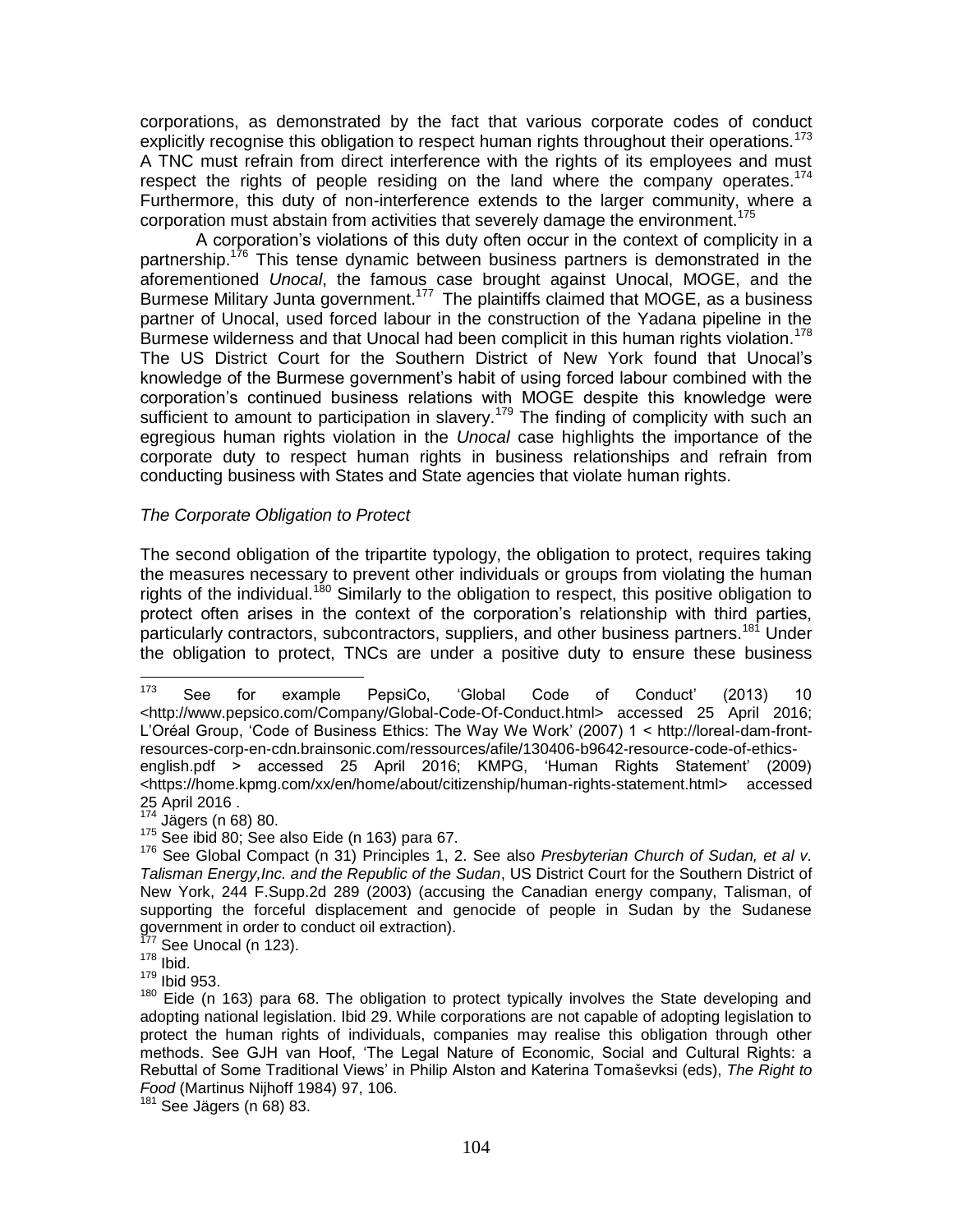partners do not violate human rights. A TNC may satisfy this obligation by incorporating specific human rights provisions in contracts with these at-risk business partners. In addition, a TNC may restrict its potential business relationships to partners that adopt certain human rights standards. Many companies have recognized this obligation to protect in their respective corporate codes of conduct, requiring business partners to maintain certain human rights standards,<sup>182</sup> demonstrating that they are capable of taking steps to meet the positive obligation to protect.

## *The Corporate Obligation to Fulfil*

The obligation to fulfil requires the adoption of measures necessary to guarantee that the opportunities for the satisfaction of the human rights of each person exist.<sup>183</sup> This obligation encapsulates the dual obligations to ensure and to promote.<sup>184</sup> The obligation to fulfil is a positive obligation, requiring action to implement the legislation, programmes, and other measures necessary to ensure human rights. Thus, considering the level of direct action required, imposing the obligation to fulfil on TNCs is 'controversial.'<sup>185</sup> However, corporations bear responsibilities towards the societies in which they operate that extend beyond simply respecting and protecting human rights.<sup>186</sup> The obligation to fulfil requires corporations to take active measures to promote and ensure the human rights within their sphere of influence.<sup>187</sup> Corporations should implement a coherent human rights policy throughout the corporate structure to promote an environment where human rights may be fully realised.

(iv) Applying the Tripartite Typology to Human Rights within the Sphere of Influence of Transnational Corporations

To determine the viability of corporate human rights obligations under the tripartite typology to 'respect, protect, and fulfil,' it is helpful to apply the framework to specific human rights with which corporations have a troubled relationship. History has established that TNCs can have especially egregious influences upon the right to life and the right to be free from slavery. The 'respect, protect, and fulfil' schema highlights the failures of TNCs to abide by international human rights law in these areas under their sphere of influence. Furthermore, the tripartite typology assists in the development of a framework that may prevent future abuses by corporations.

## *Corporations and the Right to Life*

 $183$  Eide (n 163) para 69.

<sup>&</sup>lt;sup>182</sup>See for example, Johnson & Johnson, 'Statement on Human Rights' (December 2012) <http://www.jnj.com/caring/citizenship-sustainability/strategic-framework/statement-on-humanrights> accessed 25 April 2016 (We endeavor to . . . avoid complicity in the human rights abuses of others.'); IKEA, 'People & Planet Positive: IKEA Group Sustainability Strategy for 2020' (2012) <http://www.ikea.com/ms/en\_GB/about-the-ikea-group/people-and-planet/index.html> accessed 25 April 2016; Levi Strauss & Co., 'Our Partners in Progress: Public Policy' (2014) <http://levistrauss.com/who-we-are/#culture> accessed 25 April 2016 ('We leverage the power of our trade relationships to strengthen implementation and enforcement of labor laws and workplace standards in countries where we have a business presence.').

<sup>184</sup> Van Hoof (n 181) 106.

<sup>185</sup> See Jägers, (n 68) 84.

 $186$  ICHRP, Voluntarism, (n 160) 139.

<sup>&</sup>lt;sup>187</sup> Norms Commentary, (n 146) Article 1, Commentary.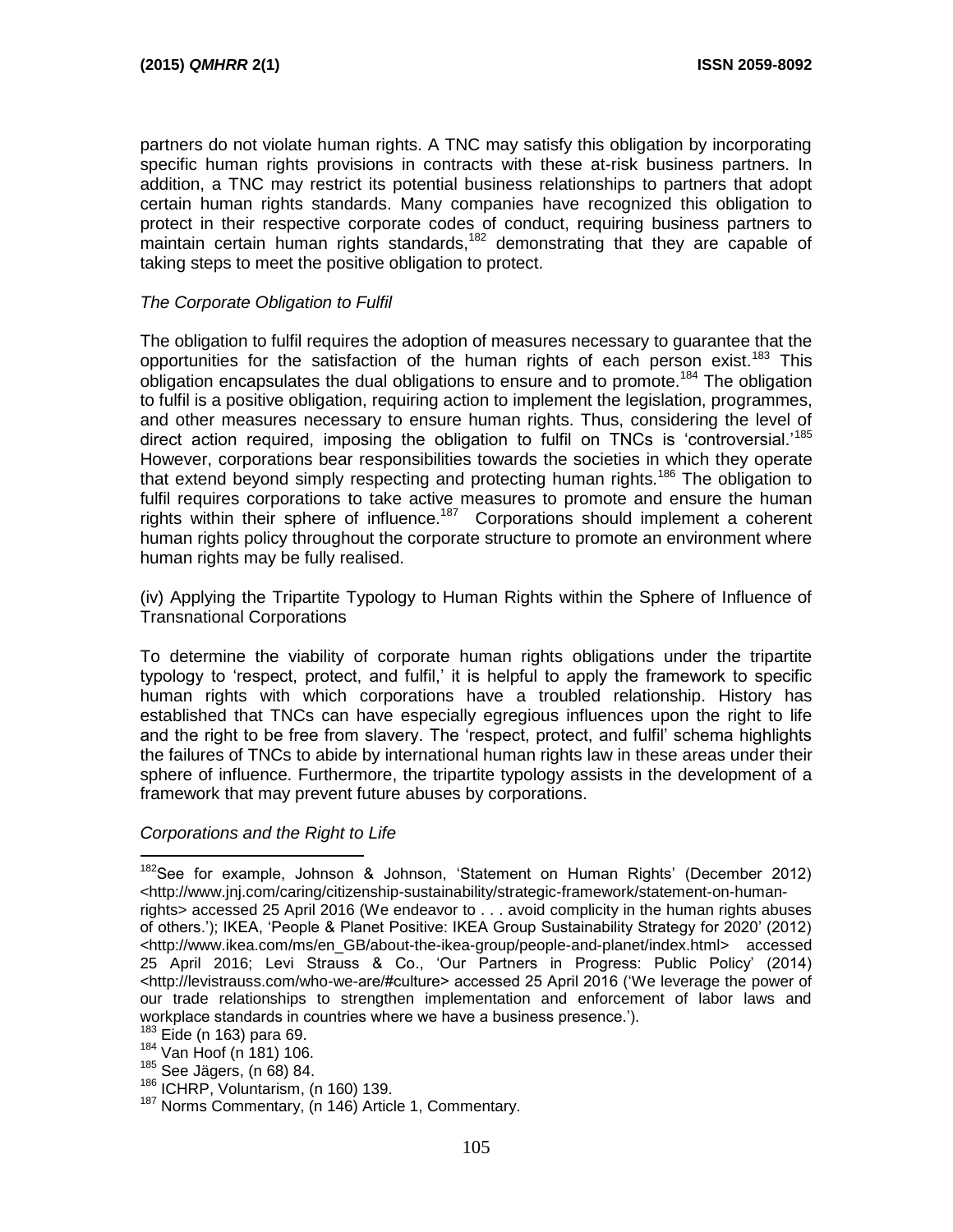The right to life is one of the most fundamental human rights, from which no derogation is permitted.<sup>188</sup> Under the duty to respect the right to life, a corporation must refrain from any action that infringes on this right and causes loss of life. Blatant examples where corporations have failed to respect the right to life range from catastrophic environmental pollution,<sup>189</sup> to the alleged use of death squads in Colombia.<sup>190</sup> Evidently, TNCs are capable of violating the duty to respect the right to life.

The duty to protect the right to life obliges a transnational corporation to ensure its business partners do not violate the right to life. Violations of this duty frequently occur in the context of corporations and the security arrangements made with private armed forces. An infamous incident where a transnational corporation has failed to satisfy this requirement concerns Chevron's oil extraction operations in Nigeria.<sup>191</sup> In 1998, Nigerian security forces, hired and equipped by Chevron, killed Nigerian activists who had taken control of an offshore oil platform in protest over the rampant environmental damage and social injustices caused by the offshore drilling.<sup>192</sup> The Nigerian security forces are 'notorious' for their use of excessive violence and human rights abuses.<sup>193</sup> In situations where corporations engage private security groups, the companies must actively develop a relationship that anticipates and prevents any violation of the right to life. In order to fulfil the obligation to protect the right to life, corporations must formulate and enforce contracts prohibiting human rights abuses, establish screening policies that will exclude security forces 'notorious' for excessive violence from the hiring process, provide necessary training to security forces in their employ, and promptly investigate any allegations of excessive force or abusive practices.<sup>194</sup>

Under the duty to fulfil, a TNC bears the responsibility to promote the right to life. While the obligation to fulfil applies more to the promotion of social, economic, and cultural rights,<sup>195</sup> - with the right to life traditionally categorized as a civil and political right,<sup>196</sup> - a corporation may still contribute to the development of an environment that is conducive to respect for the right to life.<sup>197</sup>

*Corporations and the Right to be Free from Slavery*

 <sup>188</sup> See UNCHR (1981) GAOR, 36th Sess., Supp. No.40, Annex VII, General Comment 5/13, UN Doc A/36/40, para 1; UNCHR General Comment 29 (2001) State of Emergency, art.4, UN Doc CCPR/C/21/Rev.1/Add.11 para 7.

<sup>&</sup>lt;sup>1</sup> See generally AI, Bhopal, (n 3); see also Stuart Kirsch, 'Cleaning up Ok Tedi: Settlement Favors Yonggom People', 4 J. The Journal of the International Institute, 1 <http://quod.lib.umich.edu/j/jii/4750978.0004.104?view=text;rgn=main> accessed 25 April 2016. <sup>190</sup> See generally *SinalTrainal v. The Coca Cola Company, et al,* US District Court for the

Southern District of Florida, 256 F.Supp.2d 1345 (2003).

<sup>191</sup> See Human Rights Watch, *The Price of Oil: Corporate Responsibility and Human Rights Violations in Nigeria's Oil Producing Communities* (Human Rights Watch January 1999) 11.  $192$  Ibid.

 $193$  Ibid 14.

<sup>&</sup>lt;sup>194</sup> See AI, Human Rights Principles (n 100) para 2.

<sup>195</sup> See Craven, (n 165) 8-9.

<sup>&</sup>lt;sup>196</sup> International Covenant on Civil and Political Rights (adopted 16 December 1966, entered into force 23 March 1976) 999 UNTS 171, art 6 [ICCPR].

<sup>&</sup>lt;sup>197</sup> See Jägers (n 68) 90.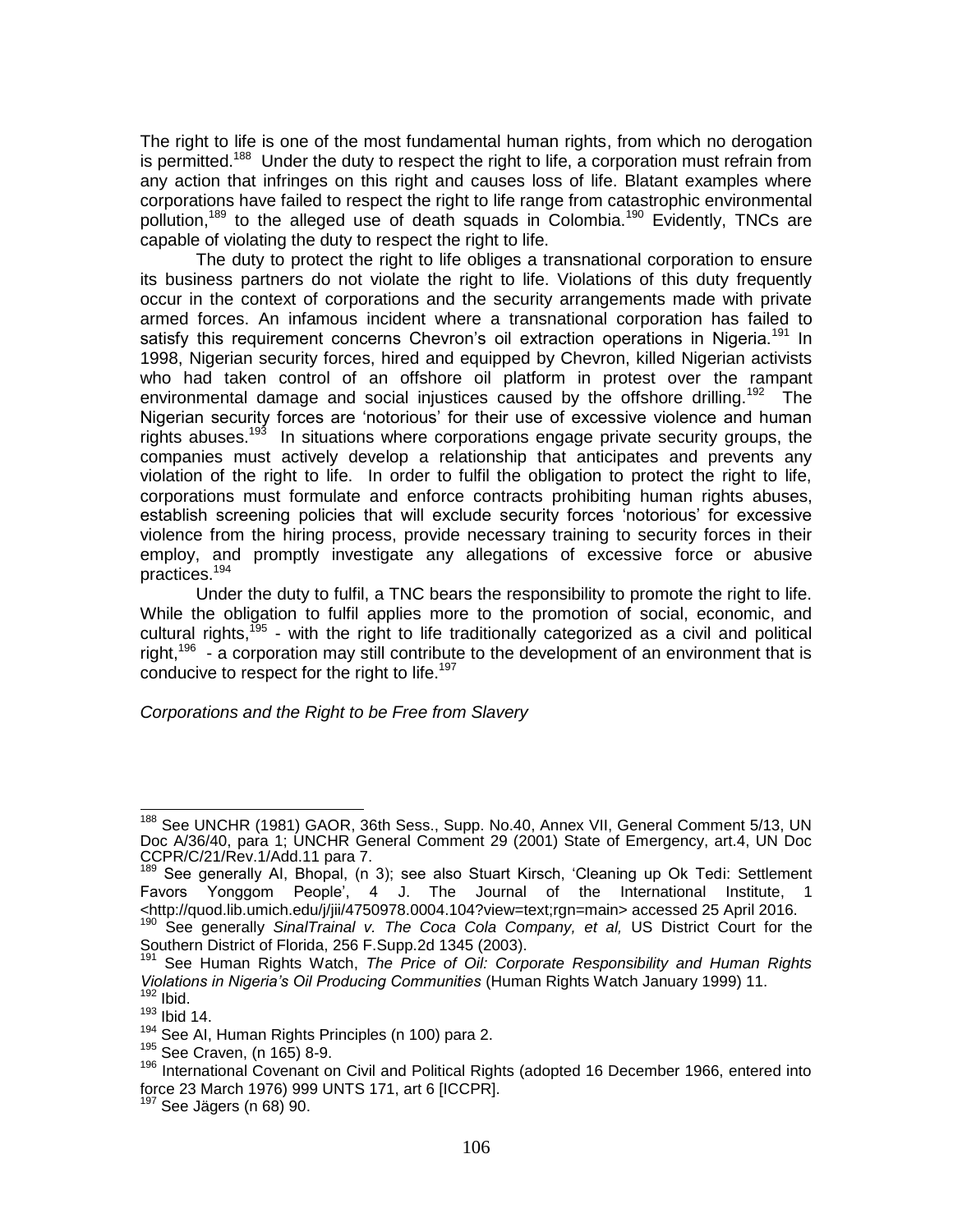Freedom from slavery is one of the most fundamental human rights, considered a *jus cogens* norm and guaranteed by many international instruments.<sup>198</sup> Under the obligation to respect the prohibition of slavery and forced labour, a TNC cannot make use of or enjoy the benefits of forced labour or slavery. Abusive corporate practices reaping the benefits of forced child labour are frequent in the apparel industry.<sup>199</sup> Additional failures to respect the right to be free from slavery occur in the agricultural industry, with, for example, the exposure of the use of child-slaves on cocoa plantations in Côte d'Ivoire.<sup>200</sup>

The obligation to protect mandates TNCs to avoid being complicit in violation of this right. Thus, a corporation must take measures to ensure that its business partners do not employ slave labour. A complex supply chain, however, can make it difficult to determine if one of a corporation's many subcontractors or distant business partners is employing slave labour.<sup>201</sup> Thus, corporations must implement monitoring and investigative mechanisms to provide assurance that business partners are not in violation. In addition, to minimize the risk in working with business partners, a corporation should take steps to condense the supply chain, instead contracting directly with a partner that it knows abides by the prohibition against slavery and forced labour.

The obligation to fulfil the right to be free from slavery and forced labour requires TNCs to promote an environment where this right may be fully realised.<sup>202</sup> This may take on the form of conducting seminars for business partners, to educate on the prohibition and the various disguises that modern slavery can wear. In the alternative, a TNC can implement incentives to encourage business partners to actively avoid slave labour, creating an atmosphere where the use of slavery is bad for business.

Applying the tripartite typology of 'respect, protect, and fulfil' to two of the most common corporate human rights abuses, the violation of the right to life and the right to be free from slavery, demonstrates the ability of corporations to impact human rights within their spheres of influence. Thus, a focused reinterpretation of international law, where corporations are now considered subjects of international law, is an effective means of proving that human rights obligations may be binding upon corporations.

## **4. Conclusion**

 $\overline{a}$ 

Under current legal theory, it is often argued that TNCs are not international legal persons, and therefore, as mere objects of international law, have no obligations to the international community. Blatant human rights abuses committed by corporations have long been a concern. The international community's response thus far, however, has

<sup>&</sup>lt;sup>198</sup> Supplementary Convention on the Abolition of Slavery, the Slave Trade, and Institutions and Practices Similar to Slavery (adopted 7 September 1956, entered into force 30 April 1957) 226 UNTS 3.

<sup>199</sup> See generally The National Labor Committee, *Child Labor is Back: Children are Again Sewing Clothing for Major U.S. Companies* (The National Labor Committee 2006).

<sup>200</sup> See Humphrey Hawksley, 'Ivory Coast cocoa farms child labour: Little change' *BBC* (London 10 November 2001) <http://www.bbc.co.uk/news/world-africa-15681986> accessed 25 April 2016.

 $201$  International Finance Corporation, 'Good Practice Note: Addressing Child Labor in the<br>Workplace and Supply Chain (June 2002) 9 < Workplace and Supply Chain (June 2002) 9 < https://www.scribd.com/fullscreen/16907676?access\_key=key-2oqnn2931f6f53uk9alu> accessed 26 April 2016.

<sup>202</sup> See Jägers (n 68) 90.